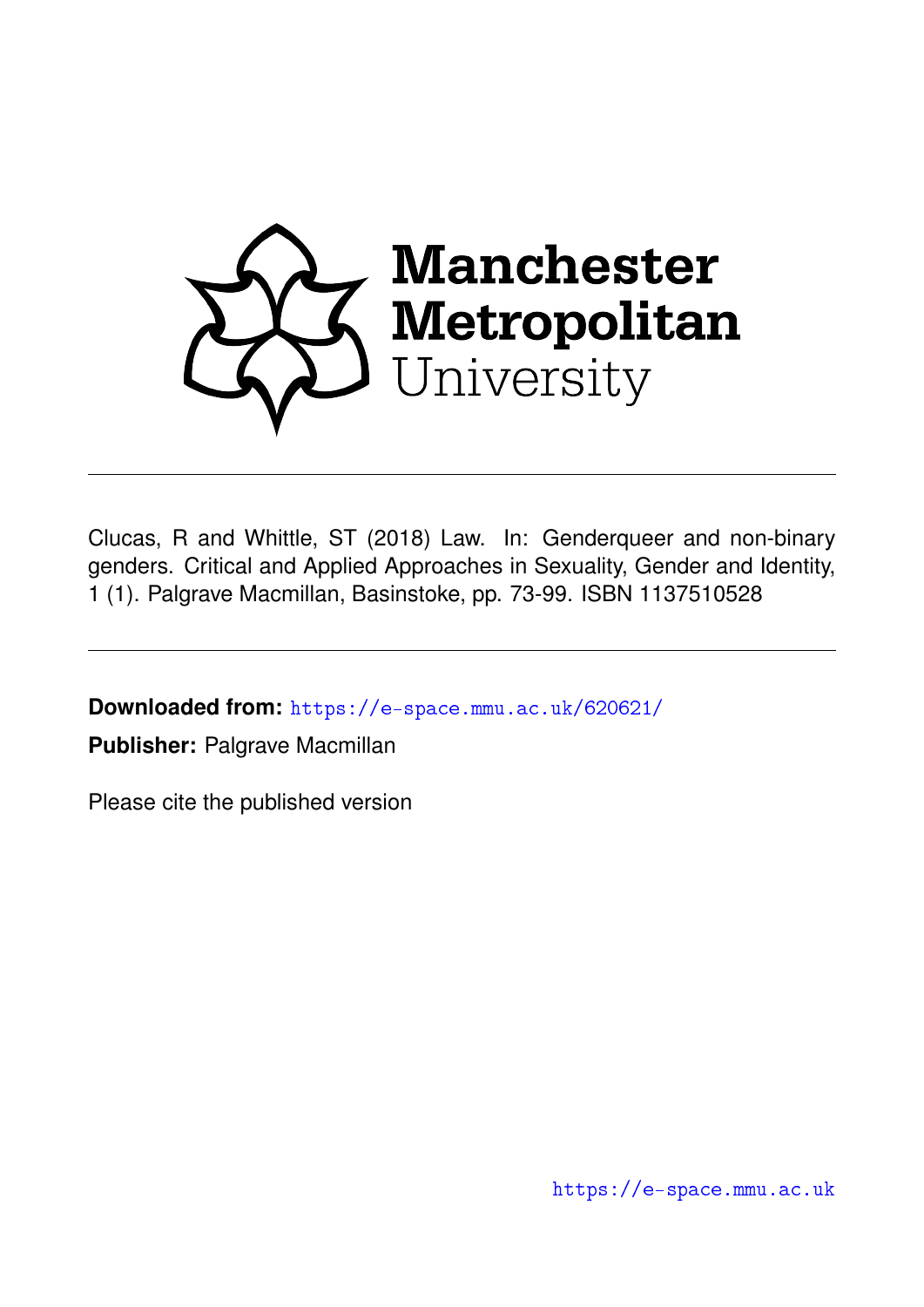# **Nonbinary people and the law**

Dr Rob Clucas, University of Hull

Professor Stephen Whittle, Manchester Metropolitan University

#### **Abstract**

*Introduced with an account of how the work of academic trans theorists opened up many gender possibilities for trans people, this chapter looks at how the law has failed to keep step with these new gendered ways of being. Though there has been a progressive awareness of the need to remove gendered elements from law, what the law has not done is recognize that there are now many individuals who cannot easily be placed on one side of the M/F divide when the law requires it. By exploring and explaining how the law interacts with the new non-binary and non-gendered trans community, one can see how they might use the law to best protect their personal rights.*

## **1. Introduction**

<u>.</u>

This chapter**<sup>1</sup>** discusses the interface between people with non-binary gender identities (including genderqueer, gender-fluid, gender non-conforming, and gender variant identities) and law. The focus here is predominantly on the law of England and Wales, with references to other jurisdictions and international developments as a comparison. Of significance to current English and Welsh law, and to any jurisdiction contemplating reform of gender identities, is an examination of the recent Inquiry of the UK Parliament's Women and Equalities' Committee into Transgender Equality, discussed further below. This chapter evaluates how the law comprehends, recognises, and provides protection (or not) for people with identities outside the male/female binary; and highlights the significant

 $1$  With grateful thanks to Nathan Gale and Tony Ward for their comments and suggestions in an unreasonably short timeframe.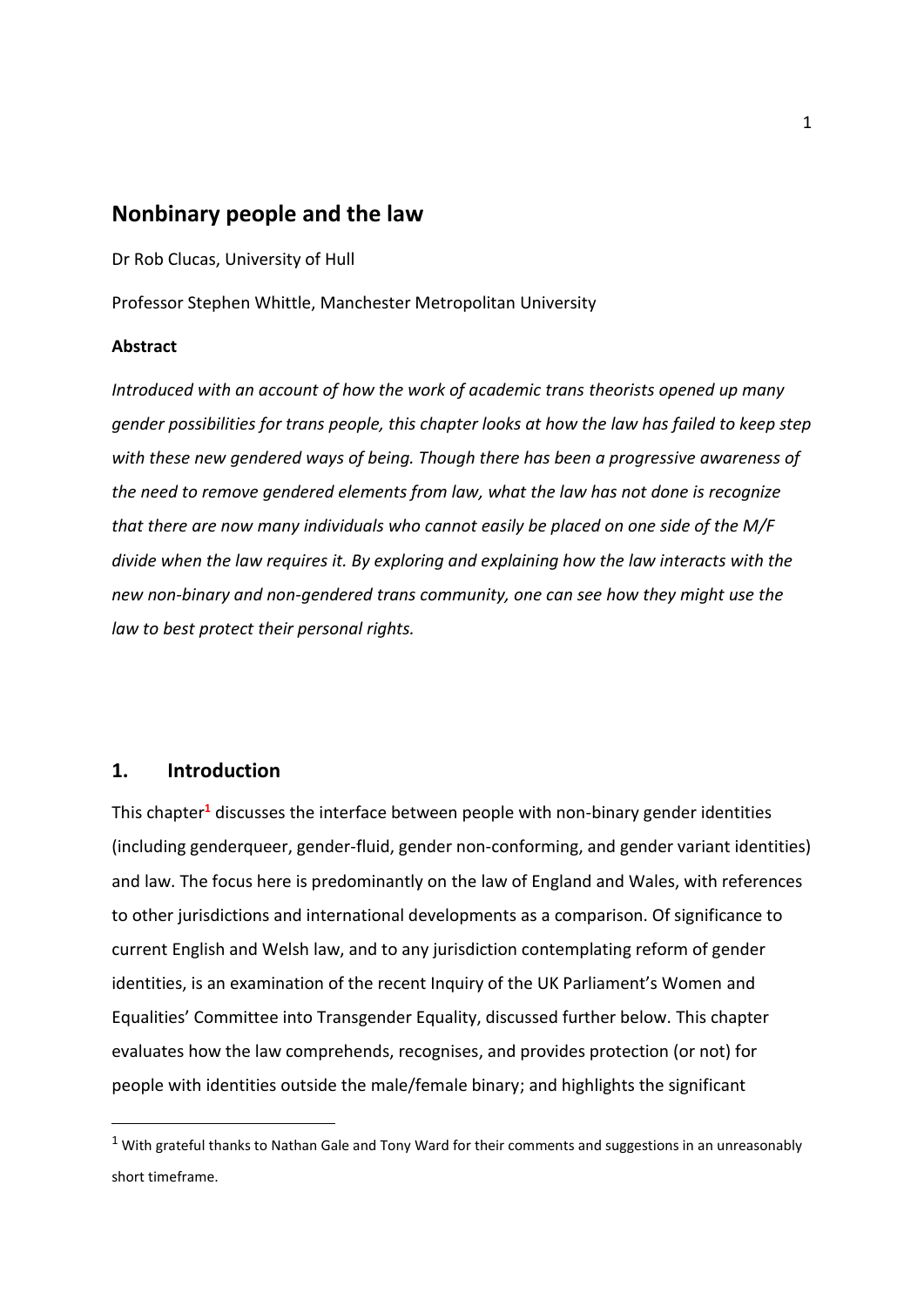mismatch between the actuality of these identities and their acknowledgement in the practical interactions of daily life.

## **2. Non-Binary?**

<u>.</u>

The term *non-binary* is used as an all-encompassing name for those people whose gender identities fall outside the dominant societal gender binary**<sup>2</sup>** . It is impossible to discuss nonbinary gender identities in the singular; they are a complex series of identities both within and outside of the understanding of gender being binary i.e. boy and man, girl and woman. Some argue that the phrase *non-binary* excludes trans identities that are binary-oriented, such as *trans man* and *trans woman*. However, to do so, is short sighted:

To encounter the transsexual body, to apprehend a transgendered consciousness articulating itself, is to risk a revelation of the constructedness of the natural order. Confronting the implications of this constructedness can summon up all the violation, loss, and separation inflicted by the gendering process that sustains the illusion of naturalness (Stryker, 1994: 93).

Purging structural systems of that illusion of gender naturalness has been at the core of trans activism, as articulated by trans academics as they created the field of Trans theory. The 1990's saw transsexual**<sup>3</sup>** and transgender**<sup>4</sup>** (trans) scholars and activists lead the discussion in which the constructed nature of gender difference and the limits of its mental spaces were acknowledged and challenged, effectively asking whether there is anything at all natural about having two genders:

<sup>&</sup>lt;sup>2</sup> There are political connotations to some of these terms, especially 'genderqueer' that 'non-binary' may obscure (Nonbinary.org, 2016a).

<sup>&</sup>lt;sup>3</sup> Transsexual is a medical category used to refer to people who seek out gender reassignment treatments and/or surgery to enable them to live in a preferred gender role different to that ascribed at birth.

<sup>&</sup>lt;sup>4</sup> Transgender is becoming the term of choice amongst Governmental bodies, as it is an inclusive term, which includes those people referred to as transsexual and those people who live in a preferred gender role that is different to that ascribed at birth with limited or without medical intervention.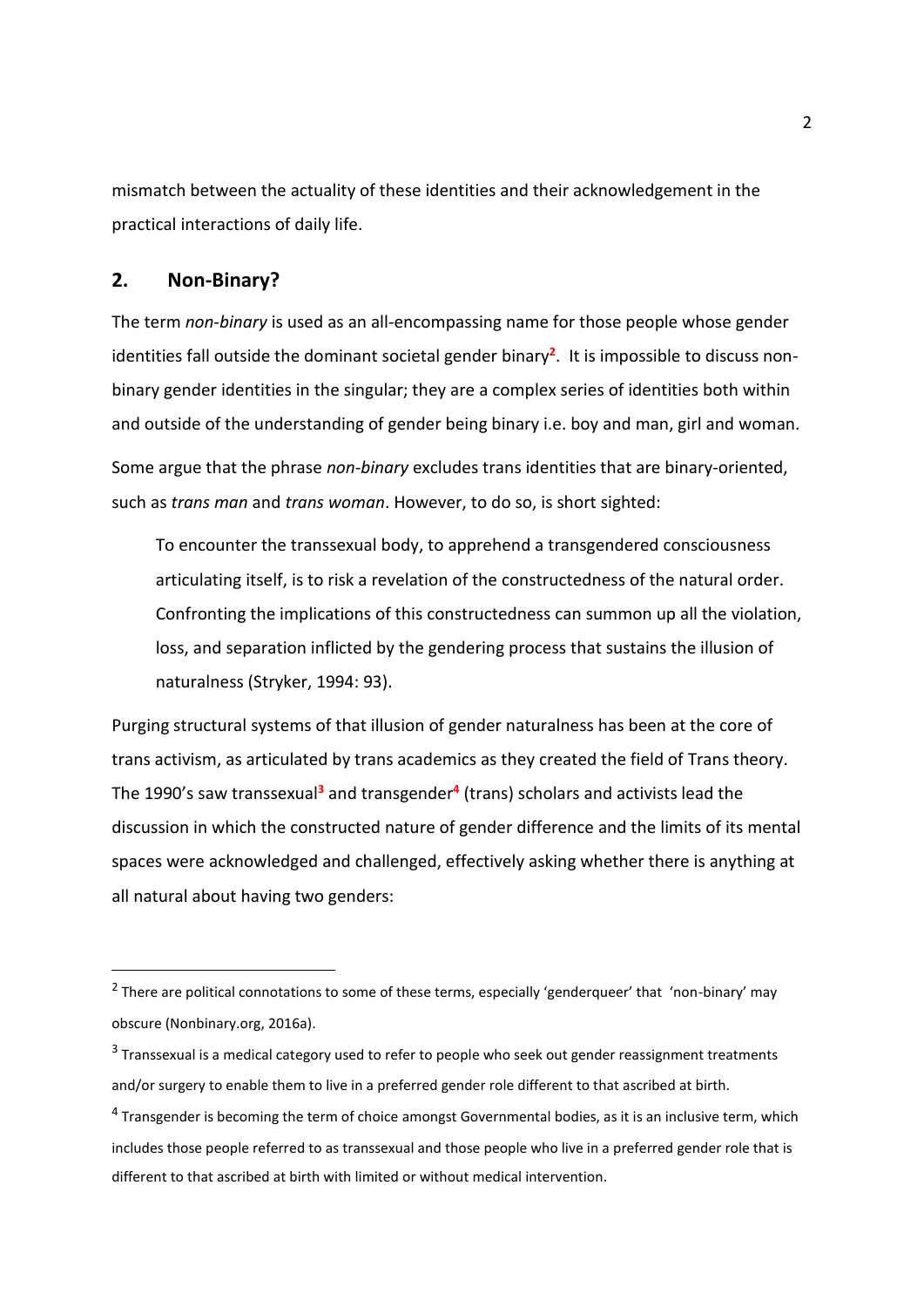One answer to the question "Who is a transsexual?" might well be "Anyone who admits it." A more political answer might be; "Anyone whose performance of gender calls into question the construct of gender itself"(Bornstein, 1994).

The idea of a third (or fourth, or fifth, ….) gender may have been rejected by many courts**<sup>5</sup>** as the judiciary dismissed the claims that trans people brought for recognition of their particular gender identity, yet the very fact that trans people brought those claims before the courts has proliferated the visibility of their transgressive gender performances. It was the activism of trans people and their willingness to demonstrate the reality of transgressing gender boundaries; by challenging the limitations of law, and exploring their experiences through the media, that created an awareness of the fluidity of socially constructed gender boundaries. They made vulnerable the model of binary genders using new methods of social and political change, effectively ensuring death by Internet. The result:

A trans identity is now accessible almost anywhere, to anyone who does not feel comfortable in the gender role they were attributed to at birth, or has a gender identity at odds with the labels *man* or *woman* credited to them by formal authorities, (Whittle, Foreword, in Stryker & Whittle, 2006)

Bornstein (1994) referred to those who cannot comprehend a world in which there are a plurality of genders as the 'Gender Defenders'. Amongst these, 1970s Radical feminists were the loudest protesters at the gender transgressions of trans people (Raymond 1979). They claimed they were the one's promoting true gender transgressions, but their insistence on the uniqueness of the biological category of woman would undermine their arguments. Their voices still exist, but have sounded increasingly isolated and shrill. Some wrote to the recent Inquiry of the UK Parliament's Women and Equalities' Committee into Transgender Equality, to oppose access to women's facilities for trans women. They brought forward

<u>.</u>

<sup>&</sup>lt;sup>5</sup> See the 'transsexual cases' at the European Court of Human Rights such as Rees v United Kingdom [1987] 9 EHRR 56., Cossey v United Kingdom [1991] 13 EHRR 622., and Sheffield and Horsham v United Kingdom [1999] 27 EHRR 163.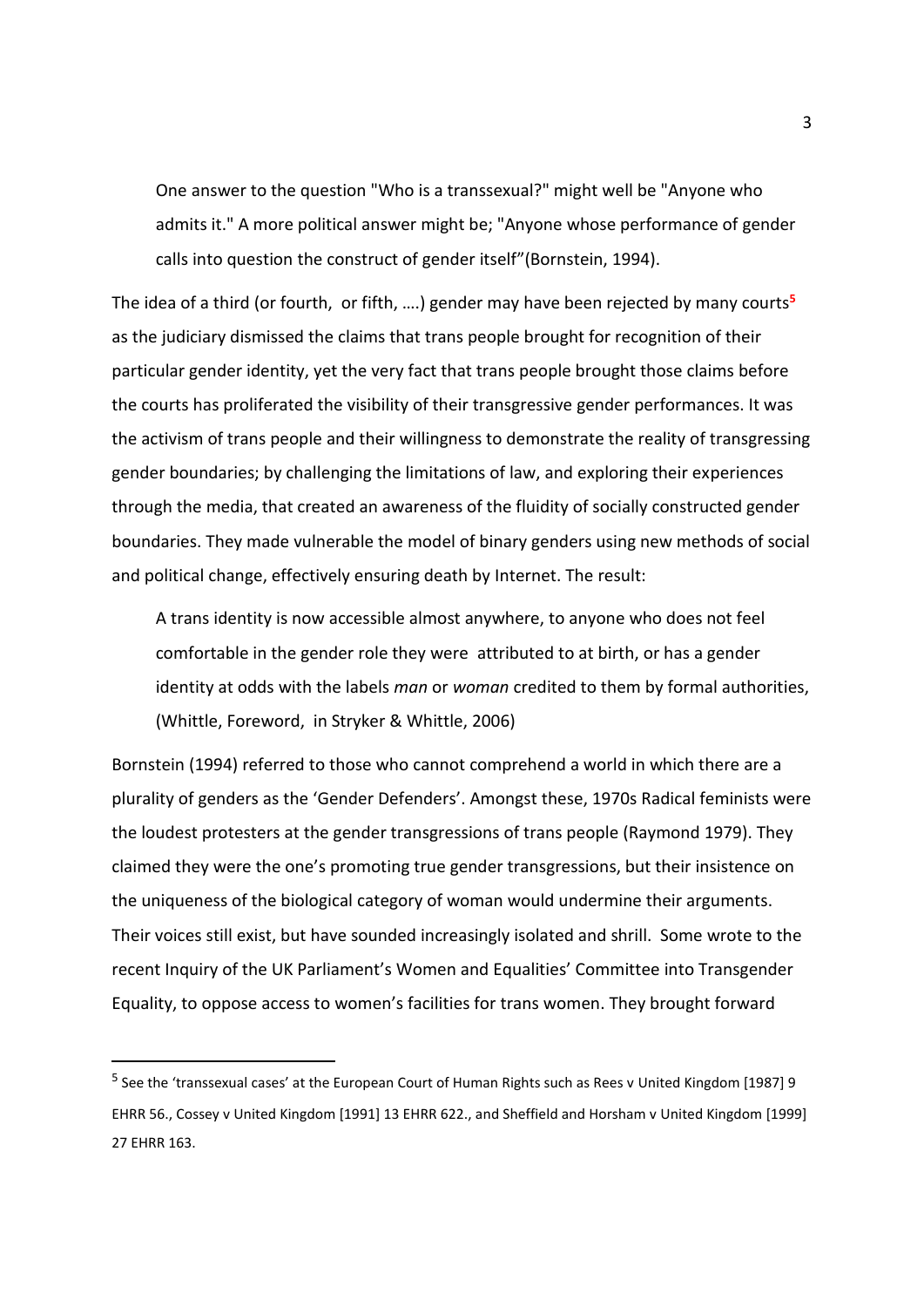reactionary arguments which refuse to recognise any sense of gender fluidities as embodied by the trans community, instead still claiming that trans lives cause oppression by upholding gender stereotypes (Jeffreys, 2015, para 3.iii).

From the 1950s to early 1990s, Gender Identity Clinics were the only places to provide any support to people uncomfortable in their assigned gender. Some clinicians working in the field had narrow views of men's and women's social and sexual roles and undoubtedly promoted, and in some cases insisted on, stereotypical gender role behaviour by their trans patients. Many will have felt obliged to conform to what was at the time seen as common sense knowledge. However, when trans man Lou Sullivan came out as gay in the late 1980s, he effectively gave many trans people permission to re-evaluate their sexuality and the identity their 'gender' gave them (Zagria, 2013). Since the publication of Sandy Stone's 'The Empire Strikes Back' (1992), trans activists and scholars responding to her call to reclaim our histories, have become auto-ethnographers, engaging with and challenging the view that gender is only binary. They have created their own academic events and conferences, and worked within organisations like the World Professional Association for Transgender Health (WPATH) (Fraser, 2015: 32) and the APA (2015) insisting upon modernisation within the clinical frameworks that provide medical support for trans people. The recognition of gender pluralities are written large now within the International Standards of Care for the health of Transsexual, Transgender, and Gender-Nonconforming people (Coleman et al., 2012).

All this has meant that paradoxically, on one hand transgender and transsexual people are increasingly now seen as having ordinary, if moderately rare, aspects of gender identity development – yet, at the same time more of them are declaring a more complex, nonbinary gender identity. Undoubtedly, some trans people do see themselves as having a gender which sits on one or the other side of a gender divide, but many working with the trans community would say that this is an increasingly rare presentation of personal gender knowledge, as can be seen in the written evidence sent to the recent UK Inquiry into Transgender Equality (Women and Equalities Committee, 2015, discussed further below). A significant number of submissions came from people who had 'commenced permanently

4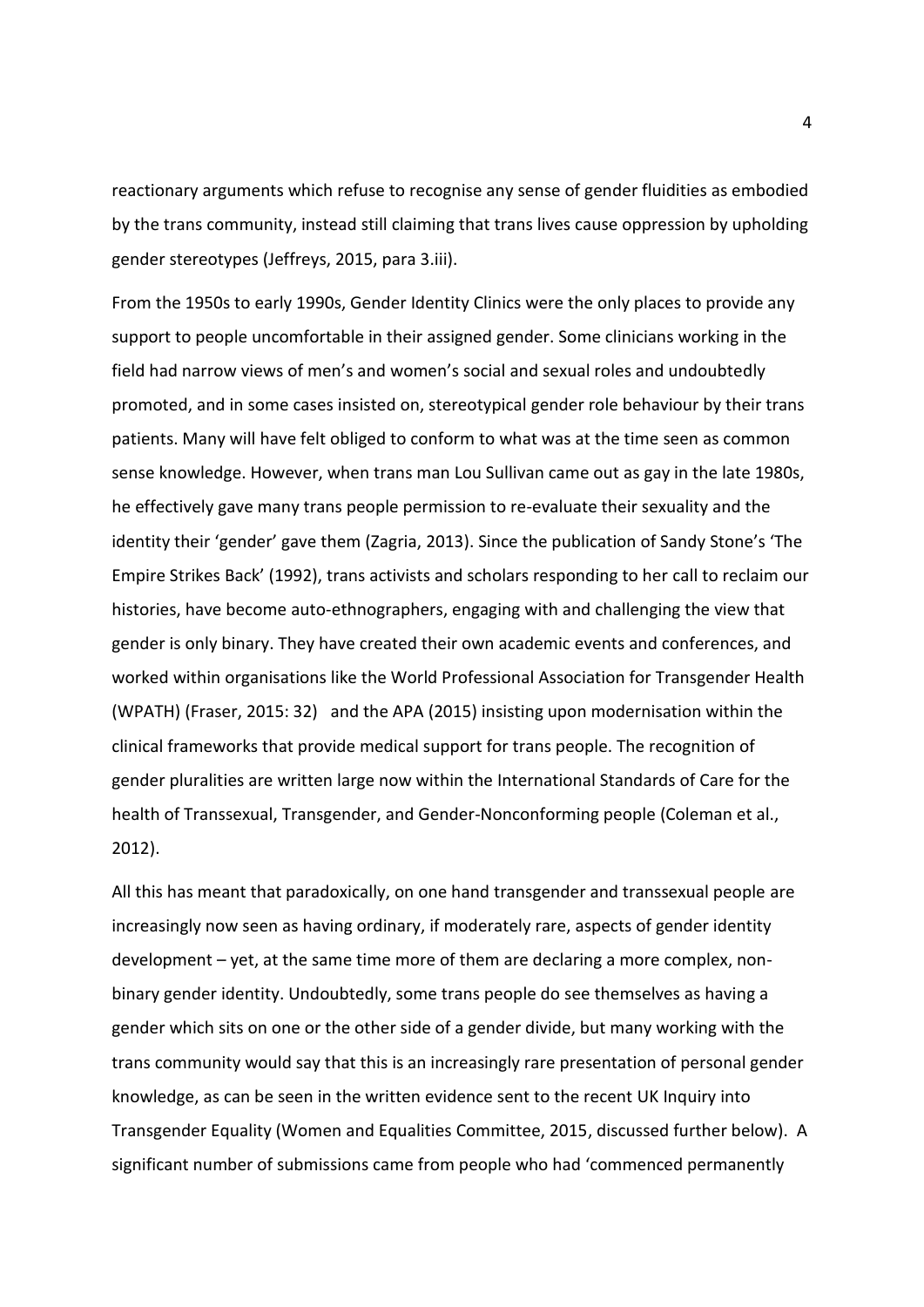living in their preferred gender role', but only in the sense that their 'preferred gender role' is one understood by cisgender people, not by the person themselves. They might appear as trans, but their personal understanding of their gender identity is far more complex. More than 50% of submissions came from people referring to themselves as having a non-binary gender identity. This group was not necessarily a younger group, but crossed the age range, reflecting the development of complex gender understandings that many older trans people have already arrived at, through discussion, study, activism and life experience:

If somebody asked me for an easy answer I would say I was born a boy it was just that nobody could see it […] It is obviously much more complex than that. […] you have a positioning which sort of shifts just slightly on one side of the scale. In other words […] you're not a feminine woman, […] but you're not actually a man at that point […] then you sort of step over that line , […] but you don't quite make it into full manhood, ever (Stephen Whittle speaking in Self and Gamble, 2000)

And yet, this is not a complete story. A plurality of gender identities still excludes some. Christie Elan-Cane says

I really wish that people would not refer of [sic] my non-gendered identity as my "gender identity". I am non-gendered. I have a core identity that is as real and valid as the core identity of any gendered person but it is not a gender identity. It is an identity (Elan-Cane, 2011)

Elan-Cane's position is that to talk of per**<sup>6</sup>** as having a non-binary gender misses the point completely. Elan-Cane is a person who does not equate their personal sense of being as having any sort of gender. Referring to per as having a non-binary, or non-gendered identity equates per's sense of selfhood still within the context of gender, yet per lives outside of, and without gender (For anthropological perspectives on gender pluralities, see Waldemar Bogoras in Williams, 1988: 252).

1

 $<sup>6</sup>$  Elan-Cane requests use of the terms per and perself rather than gendered pronouns.</sup>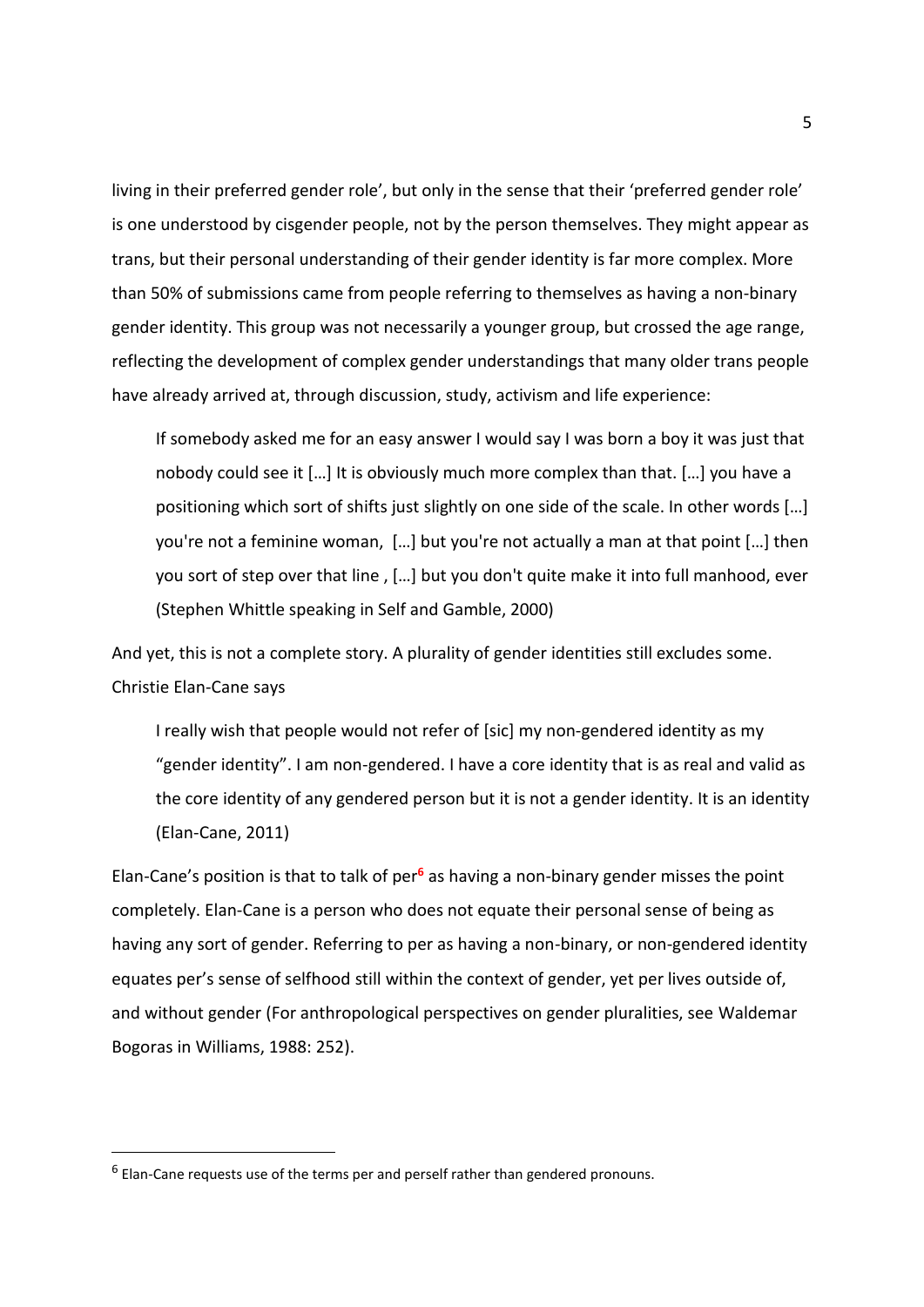For many people with non-binary identities, or identities outside of any genders - whether trans or not - this is the real problem. Our social and legal structures insist that gender is binary. Many trans and non-trans people frequently, and for very good reasons, opt for safety over activism in their lives; meaning conformity to a pretence. Having spent their childhood pretending to be of their assigned gender, in adulthood pretending to be of another gender is not that hard if it ensures employment, housing, and healthcare. However, that does not mean to say they are content, as was clearly seen in the many submissions to the recent UK Parliamentary Inquiry (Women and Equalities' Committee, 2015).

In the last twelve years, the UK has seen the implementation of the Gender Recognition Act 2004, The Civil Partnership Act 2004, the Equality Act 2010, and the Marriage (Same Sex Couples) Act 2013, and increasingly lesbian, gay and trans people are aware of their legal rights. So many people with non-binary gender identities submitted evidence to the Parliamentary Inquiry because, trans or not, they want not to merely have rights, but also to have their rights afforded recognition in law. There is many an equivocation that can be made to survive, but equivocations will ultimately produce problems – it may come, as recently has happened, when at the birth registration of a child, the birth mother finds himself referred to as the father, or partner, as on paper, only the legally recognisable 'woman' in a relationship can be the child's mother, even though she was not the person to give birth. It seems the only way round is for the birth mother to become a surrogate mother, then he can give the child to be jointly adopted by his partner and himself as if step parents. The tangled web of inadequate law is never conducive to happy families!

## **3. Non-binary gendered lives and the legal interface**

By discussing the law as it relates to England and Wales, with occasional reference to other jurisdictions to highlight significant differences, these inadequacies are clarified. By discussing international and domestic developments it is possible to see how there is now at least an inkling in some law that gender identities are much more complex than previously imagined.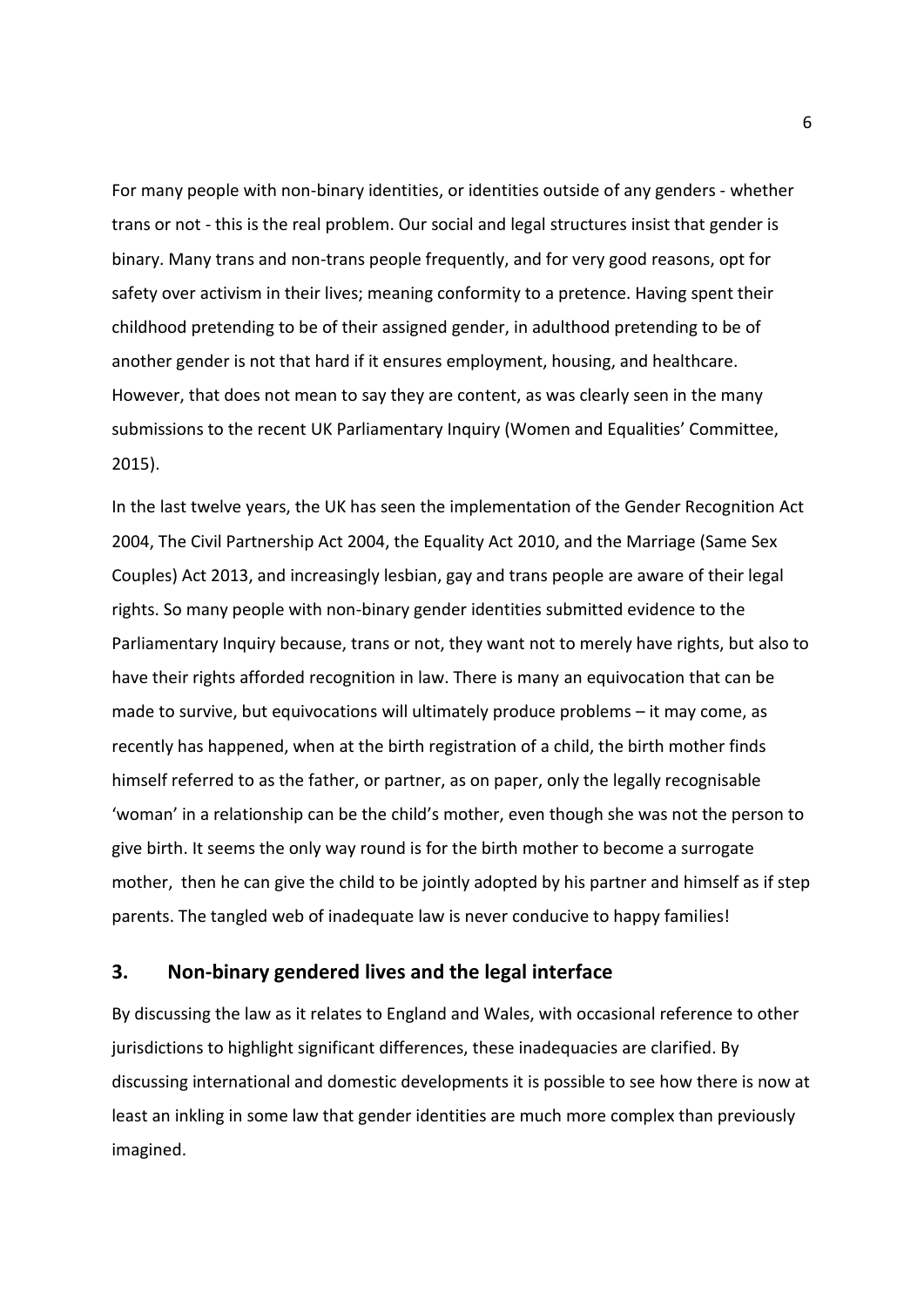Looking at a range of examples of the law-related interactions non-binary people face on a regular basis, these are essentially instances where non-binary identities or behaviours disrupt the assumptions society makes about gender assignment – how many genders there are, and what qualifies a person as a particular gender. These interactions are jarring, disruptive, and potentially threatening to the person with a non-binary gender identity. Their negotiation of everyday life brings them, repeatedly, into conflict with society's preconceptions and prescriptions.

## **3.1. Name**

At birth, parents register a chosen first (middle) and last name for their child. Most people will continue to use this name for all purposes, however some will change their name for a variety of reasons. Women often now choose to use their natal last name for professional purposes, and their spouse or partner's last name for family matters. The name given at birth will be shown on a person's birth certificate, naturalisation certificate, etc., and this will not usually change. Exceptions are when a child's name is changed on an adoption certificate, or when a child's 'sex' has been incorrectly determined at birth, or when a trans person is issued a new birth certificate after obtaining legal recognition of their acquired (preferred) gender role.

#### 3.1.a. **Change of Name in the UK**

In the UK, unlike many other European states, a person may change the name assigned at birth as often as they wish, though it will remain on their birth certificate unless they apply for legal gender recognition. There are very few restrictions on what a formal change of name may be, so long as a new name is not for the purposes of passing-off or deception. The Registrar General will only refuse names, at birth registration, which cannot exist (because they cannot be said) or which are obscene. The Registrar cannot refuse (though they may so advise) to register the name, for example, of a child given all of the surnames of the Manchester United football team. This means that gender-neutral names are easily achieved in the UK.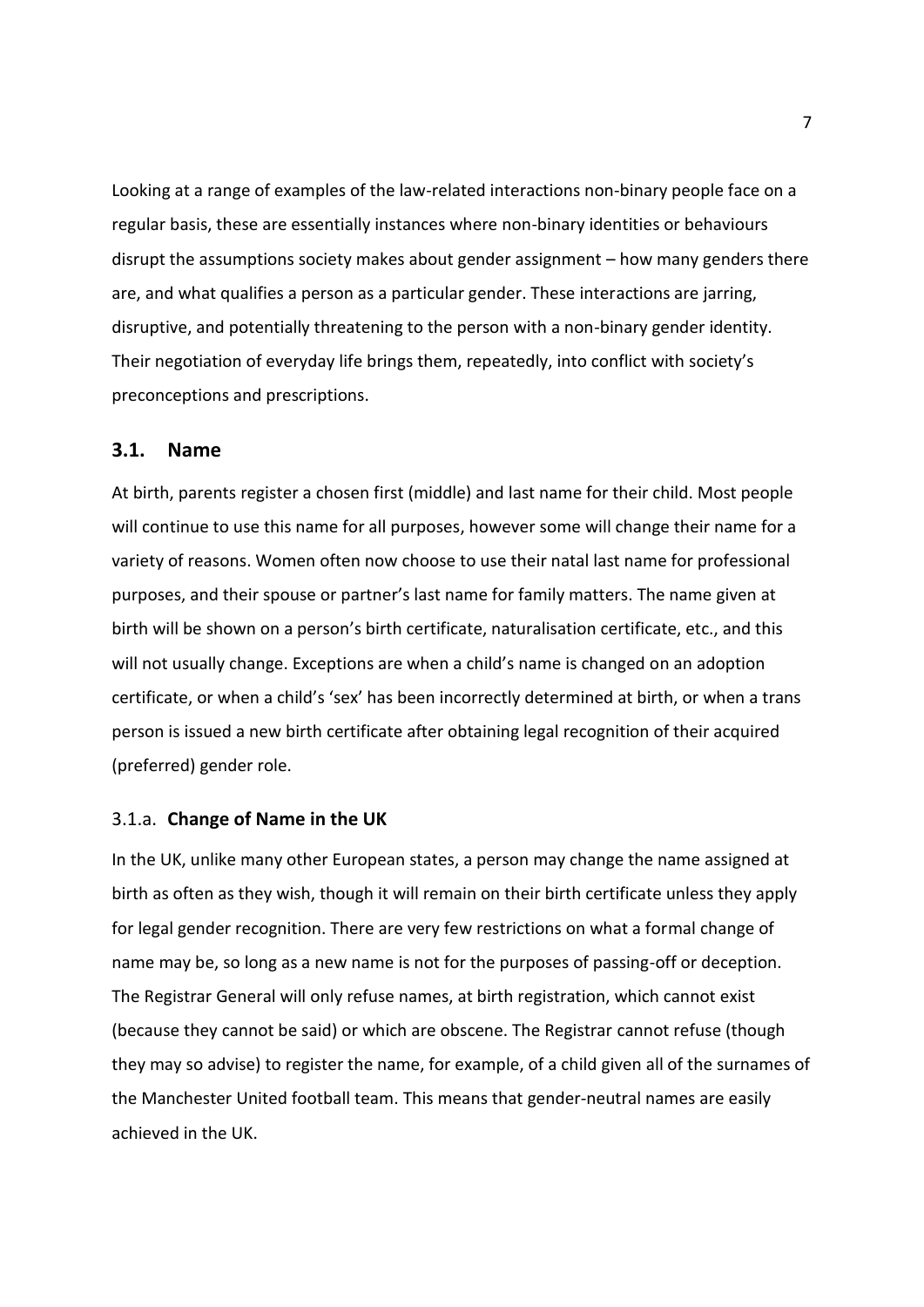The law allows a change of first, middle and last (sur)names simply through custom and practice (i.e. without undergoing any legal process), unless the person is under the age of 16, in which case, a declaration of consent from all those with parental responsibility is required, or a court order. In reality though, many institutions including government departments, frequently, but incorrectly, insist upon evidence of a formal process to record a change of name. Most people will use a self-typed statutory declaration of name change, or if trans, a declaration of name and gender change. The declaration requires notarisation a five minute solicitor's appointment which currently costs £7 (2015). Deed polls are often accepted as proof of name change, at least in some areas of the UK, but may also require notarisation. Furthermore, the details on a deed poll including former names alongside new names have to be published in the London Gazette. As such these are inappropriate for trans people who wish to retain control over their privacy.

Formal name change documents can be used to change most personal paperwork, including a passport, driving licence, bank account, etc., and thus provide everyday evidence of a person's new name, without indicating that this name is not the name originally given. The only document that cannot be changed this way is the person's birth certificate.

Many other European states insist that names come from a list of government approved, clearly gendered, names. A Registrar or administrative judge can refuse any name if they feel it does not 'match' the person making the application, or is not a recognised name. This is clearly problematic for non-binary persons as they will be compelled to have a formal name that is gendered. Also, trans people in general may be refused a 'non-matching' name (determined to be so by someone else) which is nonetheless the most appropriate from a self-identification point of view.

#### 3.1.b. **Social Title and Pronouns**

In the laws of the UK states (England and Wales; Scotland and Northern Ireland) there is no governance of pronouns; he, him, she, her - or personal titles; Mr, Ms, Mrs, Miss (or Sir or Madam). Only titles obtained through qualification e.g. Dr, Professor, Lord, Dame, etc., are governed by law. Yet, pronouns and titles pervade our daily lives through social and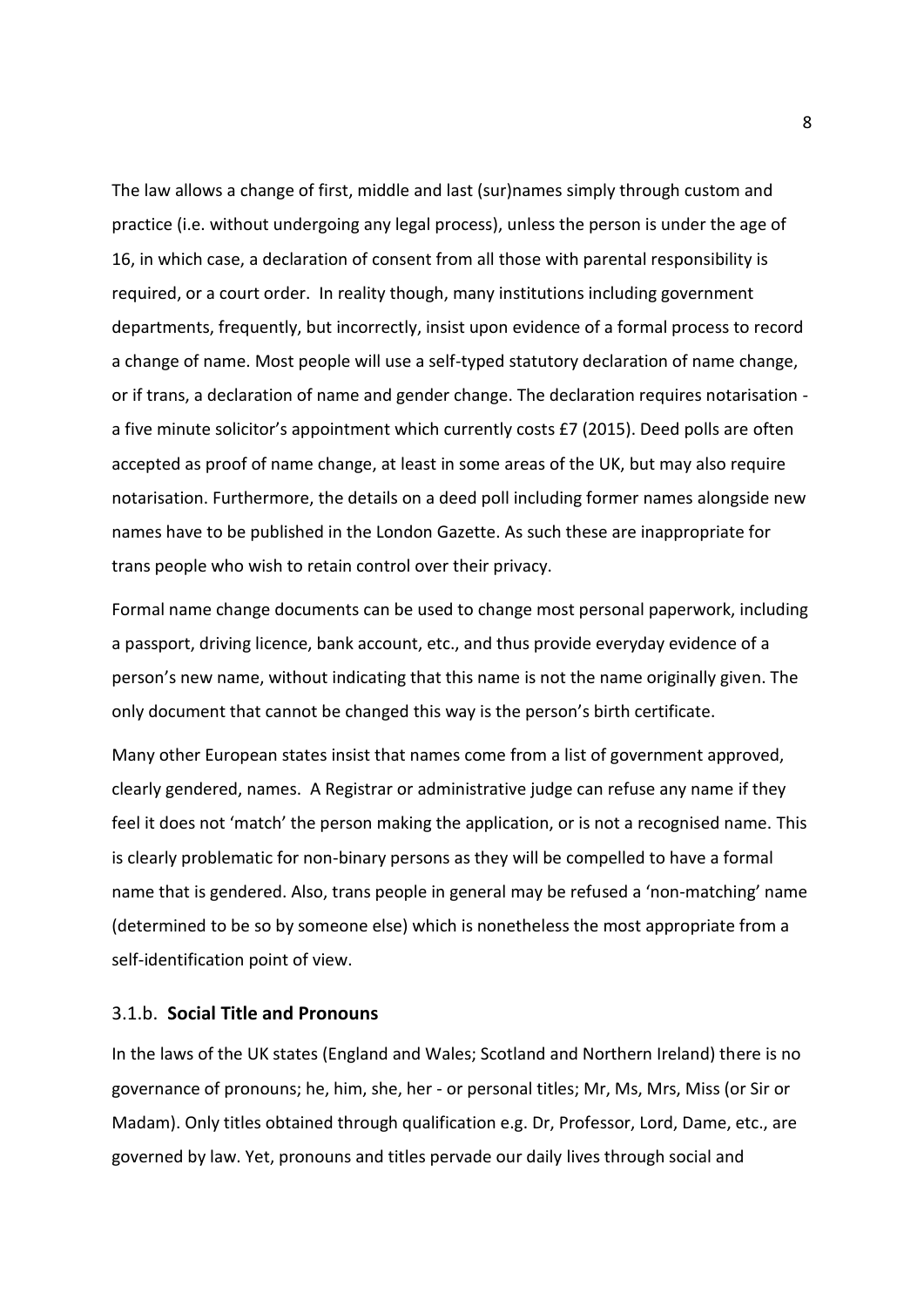employment practices, and interactions with law enforcement bodies or the courts. As Genderqueer in the UK puts it: 'The trouble is, when someone is asking *us* for a title, they're basically asking if we're a guy or a girl. The answer is almost always neither' (2011).

The other complication is that whilst there is no legal governance of most titles, there is also no legal governance of potential gender-neutral titles, and thus institutional forms and computer programmes which require a title to be submitted, rarely offer a gender-neutral option. Cassian, blogging in 2011 about one company's acknowledgement of the genderneutral title 'Mx', enthused:

This is amazing because: […] People who are or may be genderqueer but don't know about the title may see it when applying for deed poll documents, and feel accepted and recognised.

The latter is a BIG DEAL. Non-binary people are basically invisible (Cassian, 2011).

Currently (2016), there is a petition on the UK Government and Parliament 'Petitions' website seeking support for a requirement that government bodies should allow use of gender-neutral honorifics such as 'Mx' ("Petition," 2016). Whilst the intention is clearly good, the result might be formal recognition of gendered titles, and that would be very unsatisfactory.

As with titles, pronoun use is habitual and (in English, at least), grammatically gendered. The neutral pronoun 'they' seems to have greater currency than *ze* or other neutral pronouns (see Nonbinary.org, 2016b), but its usage is far from universal**<sup>7</sup>** . However, this should not obscure the significant impact of repeated mis-gendering by pronoun or social title. A person with a non-binary gender identity cannot require a person to use appropriate pronouns, or titles, however organisations or persons serious about respecting others will endeavour to use that person's preferred pronoun and title. For example, Christie Elan-Cane prefers the use of per and perself for per's pronouns. The members of the UK Parliament's Women and Equalities Committee managed to use the terms entirely successfully when

1

 $<sup>7</sup>$  for a facetious take on everyday pronoun interactions, see Beyondthebinary (2016)</sup>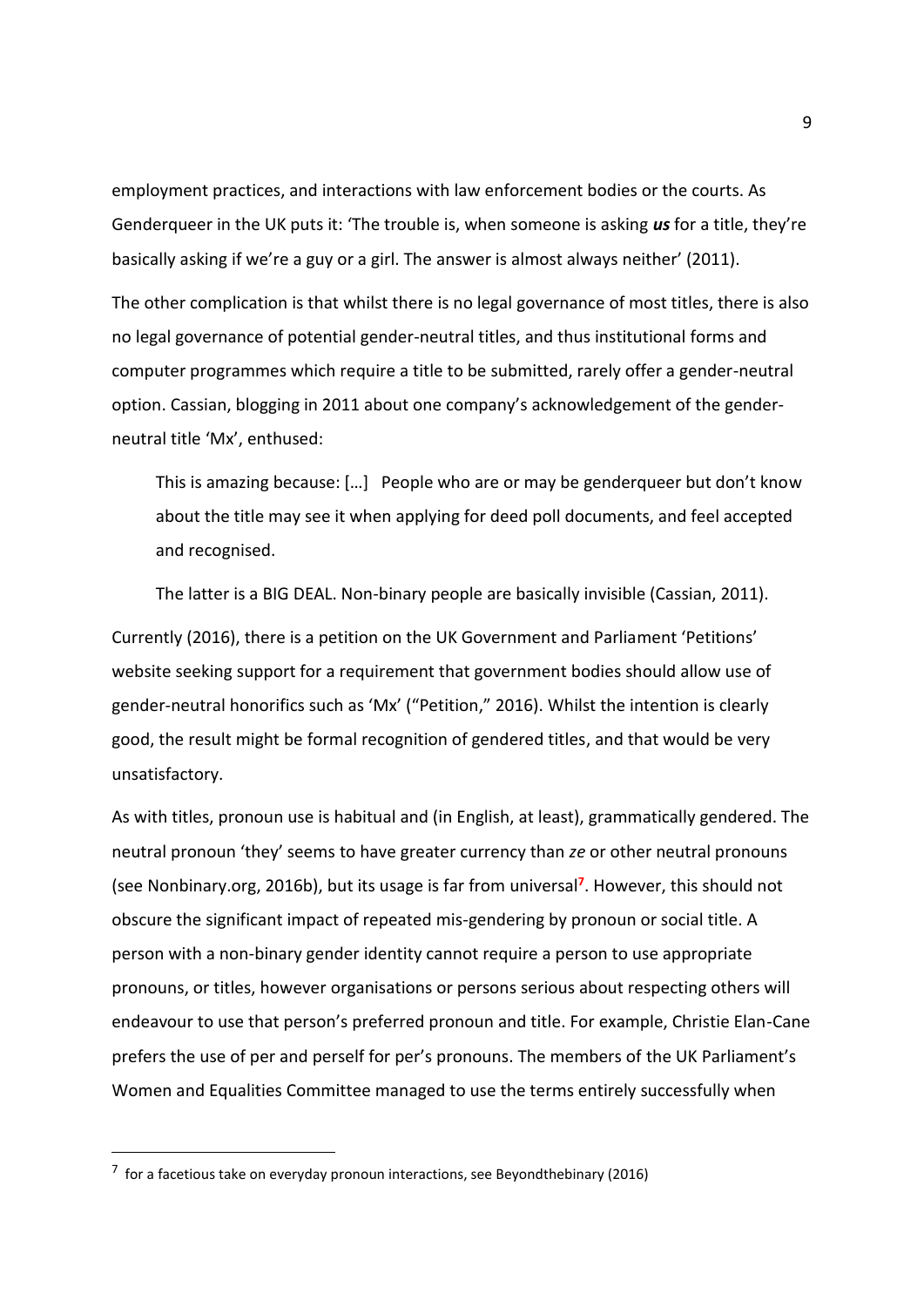Elan-Cane appeared before the Inquiry into Transgender Equality (Women and Equalities Committee 2016).

## **3.2. Formal sex and gender designation**

A person's legal sex is usually regarded as that designated on their birth certificate – it will refer to them as a boy or a girl. Essentially, it is a category resulting from a cursory examination by a midwife; their glance at the length of baby's primary sex organ will decide whether it is a penis, or a clitoris. A midwife will only examine to see if a baby has a vagina if the primary sex organ is 2.4cm, i.e. too long to be one thing, too short to be another. Naturally occurring variations in biology are disregarded (Hines 2004; Roughgarden, 2004). The law's view of gender and sex is evolving however, sex is still regarded as a physical 'fact', and gender as a psychological experience (see Hines, 2004, p. 4 for discussion of why it is unfeasible to make this distinction).

Many nation and federal states now allow a person to obtain legal recognition of a preferred ('opposite') gender identity as if their birth sex (e.g. the *Gender Recognition Act*, 2004), but few allow full legal recognition of a non-binary gender identity as a legal sex. The Australian federal government allows people with medical evidence of gender reassignment (which need not be medical or surgical), intersex or indeterminate sex, to have X as their gender marker on their passport, but as yet none of the Australian States allow that as a legal sex marker on birth registration documents.**<sup>8</sup>** New Zealand has allowed trans citizens, as well as those who are intersex, to obtain a passport with a preferred gender marker of X.**<sup>9</sup>** This is not, however, their legal sex, which is either that recorded at birth, or after application for a change of birth registration – and this can only be 'male' or 'female' (Dept.

<u>.</u>

<sup>&</sup>lt;sup>8</sup> See Sex and gender diverse passport applicants at

[https://www.passports.gov.au/passportsexplained/theapplicationprocess/eligibilityoverview/Pages/changeofs](https://www.passports.gov.au/passportsexplained/theapplicationprocess/eligibilityoverview/Pages/changeofsexdoborpob.aspx) [exdoborpob.aspx](https://www.passports.gov.au/passportsexplained/theapplicationprocess/eligibilityoverview/Pages/changeofsexdoborpob.aspx)

<sup>&</sup>lt;sup>9</sup> See Information about Changing Sex / Gender Identity at [https://www.passports.govt.nz/Transgender](https://www.passports.govt.nz/Transgender-applicants)[applicants,](https://www.passports.govt.nz/Transgender-applicants) and Denmark: X in Passports and New Trans Law Works a[t http://tgeu.org/denmark-x-in-passports](http://tgeu.org/denmark-x-in-passports-and-new-trans-law-work/)[and-new-trans-law-work/](http://tgeu.org/denmark-x-in-passports-and-new-trans-law-work/)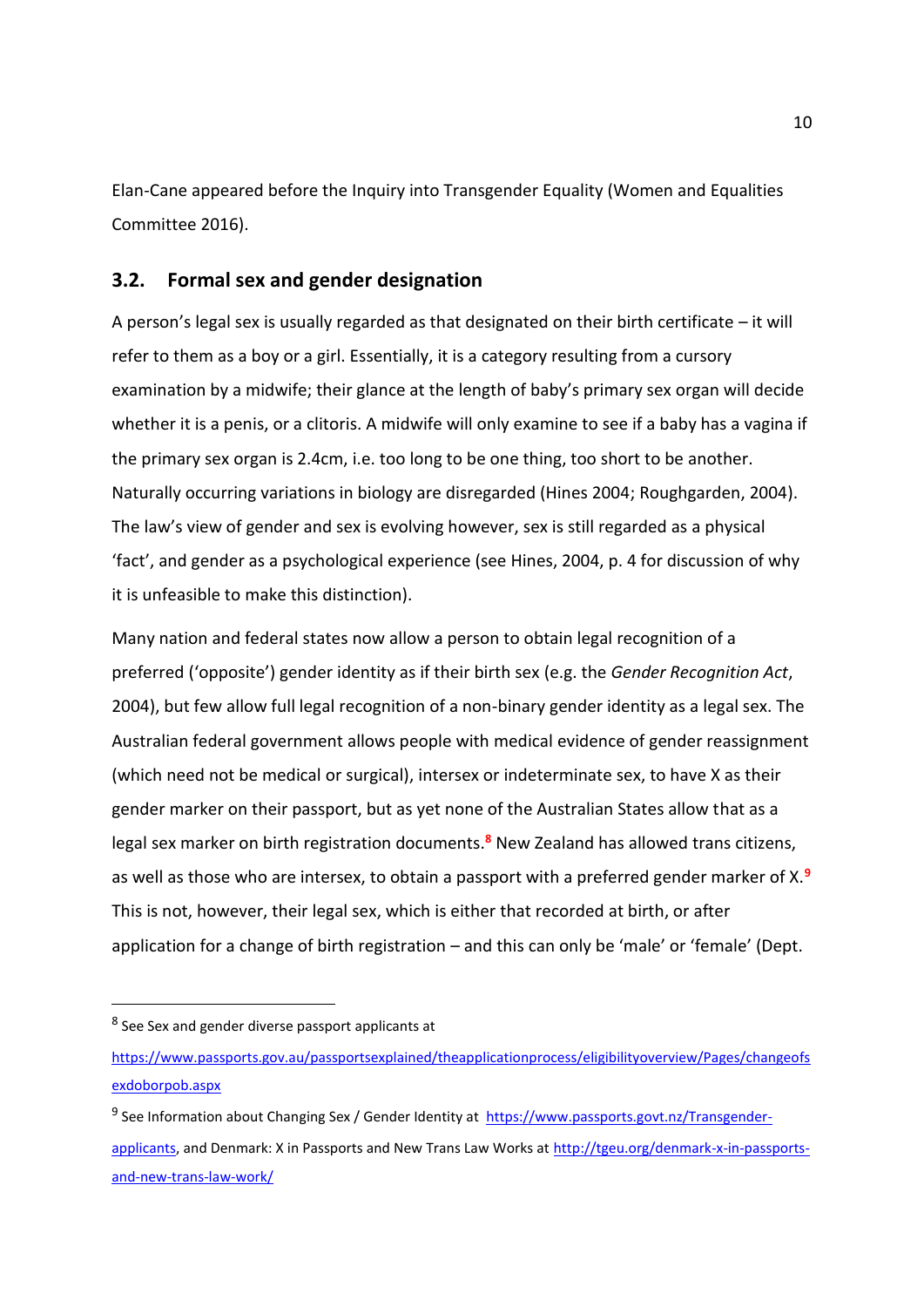Internal Affairs, n.d.a) unless there is medical evidence that a person is of indeterminate sex or intersex (Dept. Internal Affairs, n.d.b). Nepal makes 'O' ('other') passports available (Knight, 2015) and Pakistan also recognises a third gender apart from male and female in some circumstances (Maqbool, 2011). The only state to date which allows a person to choose to have X as their legal gender marker in all circumstances is Denmark (TransGender Europe, 2014).

In the UK, following earlier support for recognition of non-binary gender identities, an Early Day Motion is tabled for debate in the House of Commons 2016-17 parliamentary session. Entitled 'Legal recognition for people who do not associate with a particular gender,' this aims to:

… address the issues faced by people whose identities are neither male nor female; [this House] believes that people are compromised and diminished as a result of inappropriate gender references on their personal identity information; [… ][and] notes that citizens of Australia and New Zealand are able to obtain a non-genderspecific X passport and that India, Nepal and Pakistan make provision for their citizens when neither M nor F are appropriate; further believes that similar provision is needed in the UK […] and therefore urges that [...] non gender-specific X passports [are made] available [...] to people who do not identify with a particular gender (Lamb, 2016)

Very few Early Day Motions will result in actual debate or legislative change.

#### **3.3. Public Toilet Access for Non-Binary People**

Most public toilets in the UK are separated into male and female facilities, though increasingly non-segregated toilets can be found in Universities, LGBT bars, and LGBTfriendly areas of cities (Ward, 2013) and at gender-inclusive events. However, as Kopas notes, echoing points made by Browne (2004), Cavanagh (2010), and Halberstam (1998):

Because gender-segregated public bathrooms allow for only two genders and hence set up the possibility of "failing" this gender test, public bathrooms are often sites of violence against gender non-conforming individuals, who may be the targets of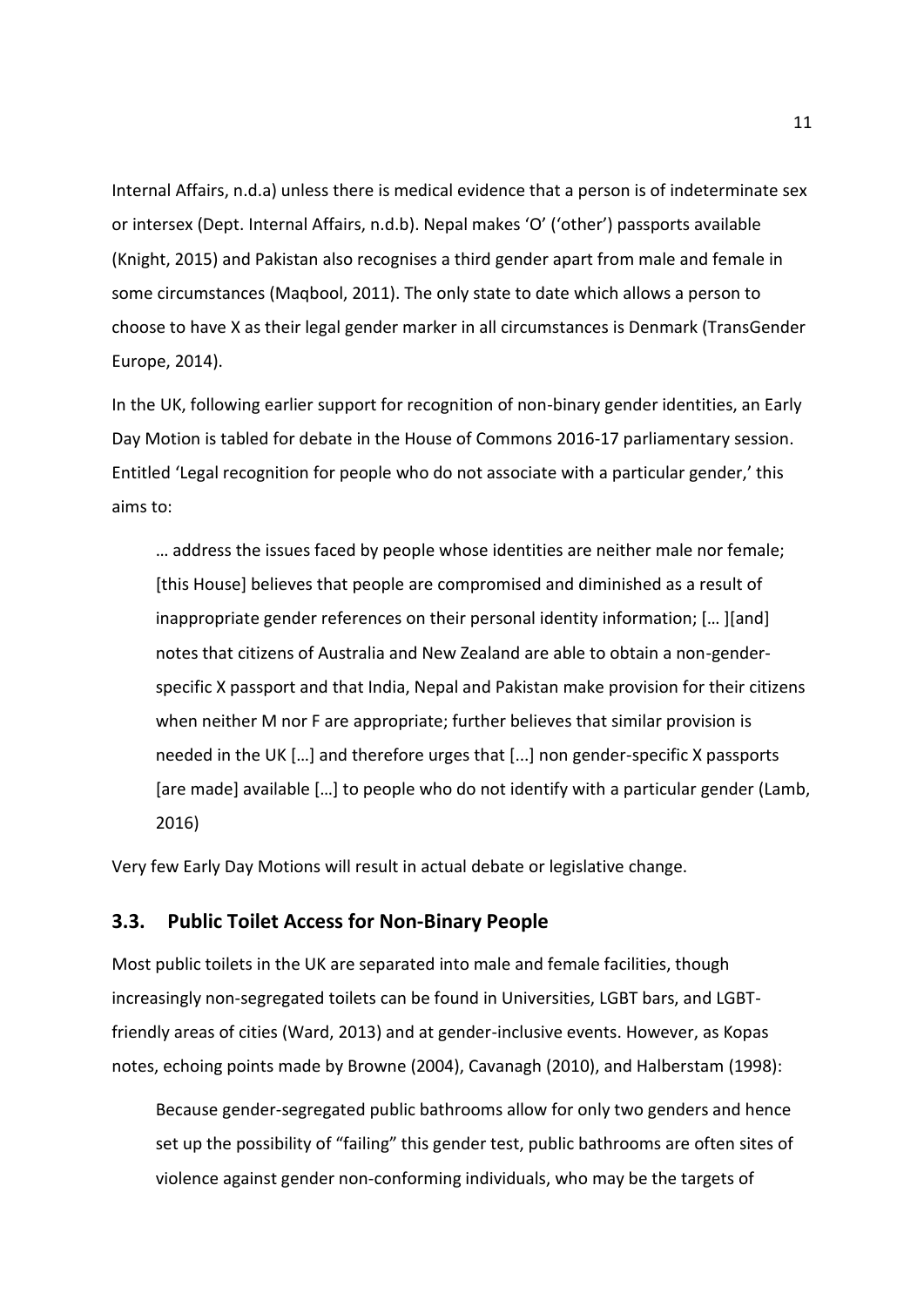interpersonal gender policing regardless of which gendered choice they make (2012a, p. 9).

If toilets are marked male or female, it is unsurprising that non-binary people with nonconforming gender expression are accused of using the 'wrong' bathroom (Cavanagh, 2010). Beliefs about segregation are clearly deep-rooted. Kopas notes that 'The participants in my research were for the most part attached to the norm of gender separation', and even when participants' arguments were challenged on the grounds of being illogical or inconsistent, a strong resistance to removing gender segregation remained (Kopas, 2012b).

UK law provides different rules regarding toilet provision; for employers and service providers, depending upon the building they occupy and what can reasonably be provided. A large office block or factory can clearly provide more toilet space than a small sandwich shop. Whatever the business, employers must always provide toilet facilities or allow reasonable access to other toilets outside of the workplace, for employees.

Local byelaws may require places where people eat - such as restaurants - to provide toilets for patrons. For other services, the minimum is one toilet, which is also accessible to people with disabilities. After that, if it is feasible, provision should be made for a separate toilet for women from that used by men. However, there is no legal requirement for total separation. So long as one toilet is separate for women to use (and where possible, a separate one for men) all other toilets can be shared toilets. If there are toilets distinguished as men's and women's there is no legal requirement that people only use one of the designated toilets.

The Equality Act 2010 requires that everyone, including trans people, are provided with the same access to facilities as any other person. If a person is presenting in their preferred gender identity, they must have the same access as others presenting in that gender identity - including access to changing rooms and the toilets. Managers and licensees of private premises have the right to decide who may enter the premises; though it is doubtful that they, rather than the provisions of the Equality Act, can determine who can access which toilet (Bishop, n.d.). The only time a person can be lawfully prevented access to a toilet is if a police officer (called by a manager, possibly) observes a person behaving in a way like to cause a breach of the peace.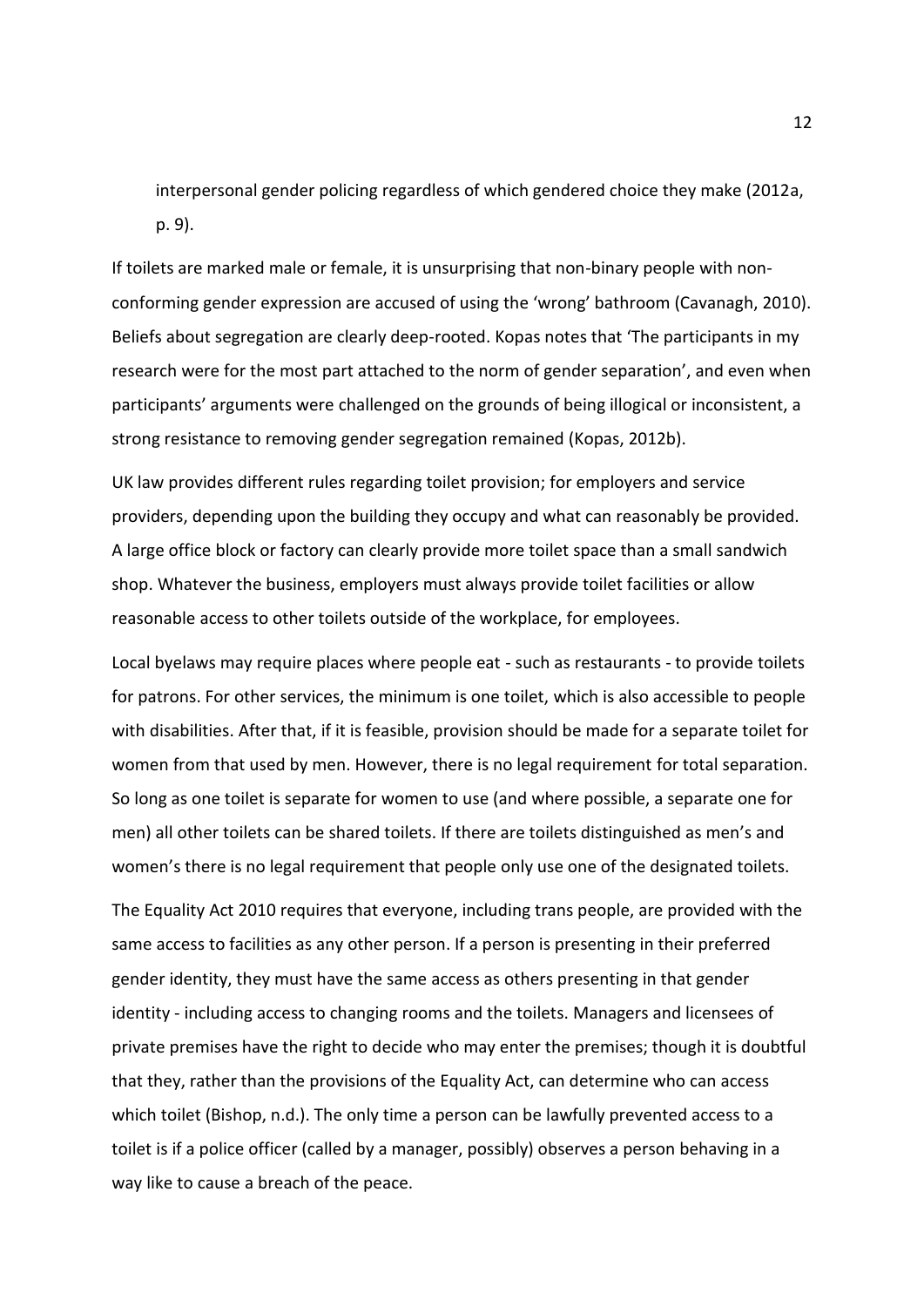Recent years have seen a significant decline in the number of public toilets and therefore an increase in the use of toilet facilities in shopping centres, pubs, and cafes (Department of Communities and Local Government, 2008). People with non-binary gender identities are invisible in government and policy documents on this issue. The decline of public toilets has had a disproportionate effect on women; older, disabled people, and carers of young children (Department of Communities and Local Government, 2008).

Prior to the Equality Act 2010, anti-discrimination law only concerned race, disabilities and sex. Sex was about men and women, but there was recognition even then that the relative lack of women's public toilets was of real concern (Communities and Local Government Committee, 2008). The Equality Act 2010 advice provided for businesses who sell goods and services, gives the following example:

Can a man just put on some lipstick and try to get into the ladies' toilet?

No. […] a man who just puts on lipstick but does not wish to change his sex is not a transsexual person who is undergoing the process of changing his gender, nor is he likely to be thought to be transsexual, so he cannot rely on this protection (British Chambers of Commerce and Government Equalities Office, 2010, p. 6).

A petition for gender neutral public toilets exists in the archives for the 2010–2015 Conservative – Liberal Democrat UK coalition government ("Archived Petition," 2010); it obtained just six signatures.

## **3.4. Relationship recognition**

1

Legal relationship recognition, comprising marriage and civil partnership, retains a binarygendered framework.

In 1866, a decision at the common law, held that

marriage as understood in Christendom is the voluntary union for life of one man and one woman, to the exclusion of all others. **<sup>10</sup>**

<sup>&</sup>lt;sup>10</sup> Penzance, LJ, in Hyde v. Hyde and Woodmansee. [L.R.] 1 P. & D. 130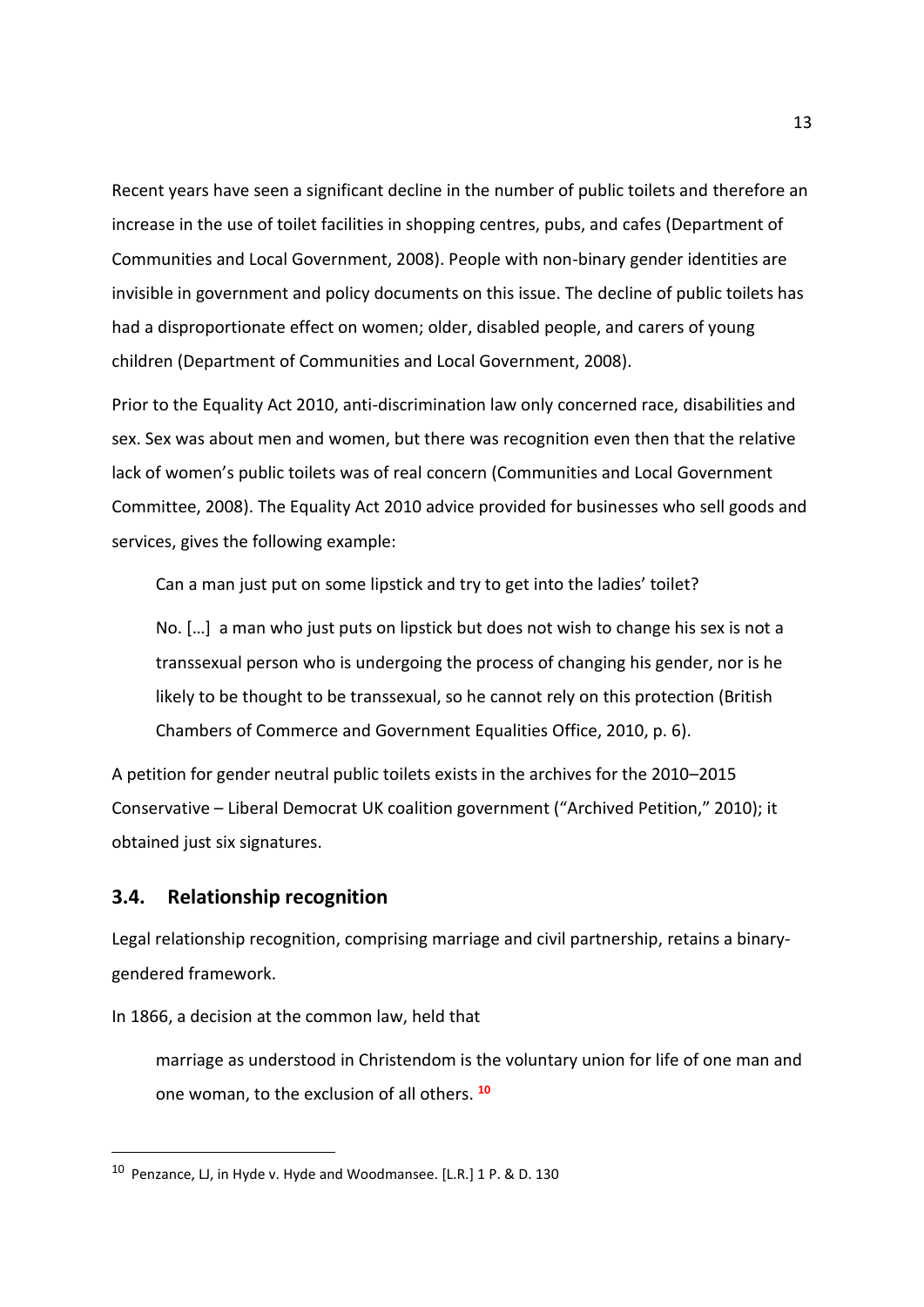In the requirements for marriage, most elements of that decision have long gone, with only 'one man and one woman' continuing to exist until the enactment of the Marriage (Same Sex Couples) Act 2013.

Legislative advances were made in the Gender Recognition Act 2004, which allowed trans people who obtained legal recognition to marry a person of the 'opposite' gender, rather than to marry in their assigned gender. However, those who had married in the former gender role were unable to get recognition of their preferred gender unless they ended their marriage. It was recognised that this could cause grave injustices especially for older couples, where employment related survival pension benefits were often dependent upon the couple retaining a married status. This situation was ameliorated by the enactment of Civil Partnership Act in December 2004, which allowed same-sex couples to register a relationship akin to marriage, albeit not marriage in some small aspects. Combined with the provisions of the Gender Recognition Act 2004, and some clever footwork in the Rules of Court, this allowed married trans people to end their marriage by annulment. The trans spouse would then receive a Gender Recognition Certificate, which enabled the couple to immediately contract a Civil Partnership, so protecting the survivor pension benefits of the (mostly non-trans) partner (former spouse).

In 2013, the UK government passed the Marriage (Same Sex Couples) Act 2013. The Act allowed for equal marriage for same sex couples (albeit without the religious elements, and not in Northern Ireland) but it did not at the same time allow 'opposite' sex couples to contract a civil partnership. The Act allows those couples in a Civil Partnership to convert the partnership to a marriage without having to go through a further ceremony. Importantly, for trans people seeking gender recognition, the Act allows for already-married trans people to obtain gender recognition without ending their marriage.

The legislative focus has so far been on relationship equality understood through a binary gender model. Nonbinary persons at present must identify as either male or female in order to marry, a situation which is clearly unsatisfactory (O'Toole, 2016).

There is some prospect for change. *Ferguson and Others v United Kingdom,* an application to the European Court of Human Rights case borne from the Equal Love Campaign (n.d.),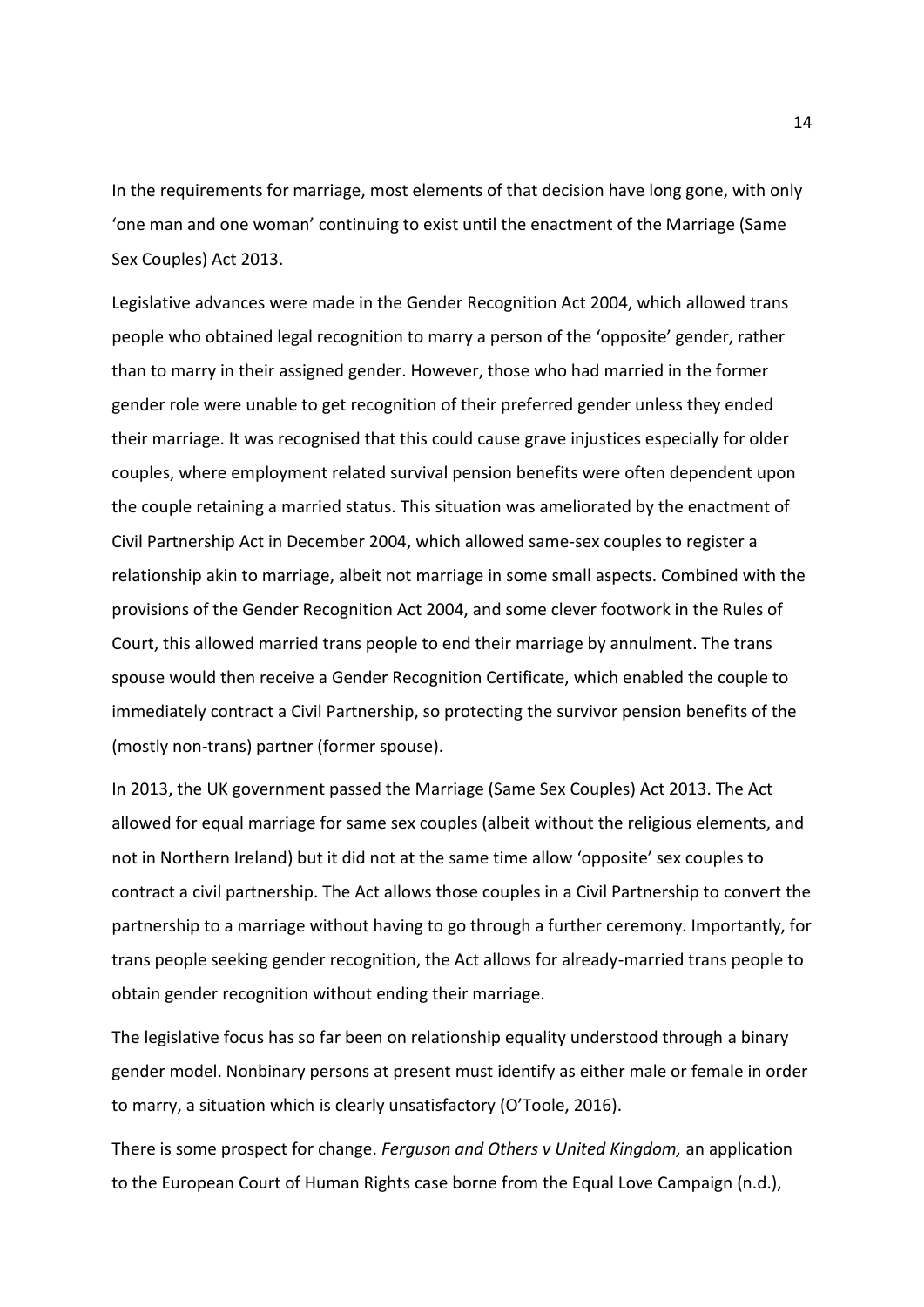was originally concerned with obtaining same-sex marriage (made redundant by the Marriage (Same Sex Couples) Act) and different sex civil partnership. The application was declared inadmissible in 2015, but still has life in the domestic courts as *Steinfeld and Keidan* (Bowcott, 2016). Human rights cases such as these aim to broaden the application of Article 8 of the European Convention on Human Rights, which guarantees the right to respect for private and family life. If successful, either in the UK or the European Court of Human Rights, this would make gender neutral formal relationships effective (cf (King, 2016)).

#### Equality Act 2010

The Equality Act, s.4 (*Equality Act*, 2010) provides protection to people who have a *Protected Characteristic* being: age; disability; gender reassignment; marriage or civil partnership; pregnancy or maternity; race and ethnicity; religion or belief; sex; and sexual orientation. A person who has (or who is perceived to have) a protected characteristic is afforded protection form discrimination and harassment. This includes association with, or victimisation for supporting, a protected person. Public bodies are required to give due regard to eliminating discrimination, harassment, victimisation […]; advancing equality of opportunity; and fostering good relations, between persons with a protected characteristic and those who do not share it' (*Equality Act*, 2010, section 149).

In recent years, there has been a move towards making legislation sex or gender neutral (e.g. The Sexual Offences Act 2003). However, the Equality Act 2010 retained the specification of sex, and the gender/sex binary in various *protected characteristics*. Sex is 'a reference to a man or a woman' (*Equality Act*, 2010, section 11(a)), though the aim of the Act is to neutralise the impact of sex or gender. Sexual orientation is also binary: a person's sexual orientation towards persons of the same sex, persons of the 'opposite' sex, or of 'either' sex (section 12(1)). The characteristic of gender reassignment recognises people who are intending to undergo, are undergoing or have undergone 'a process (or part of a process) for the purpose of reassigning the person's sex by changing physiological or other attributes of sex' (section 7(1)), and according to the Act, this makes them a transsexual person.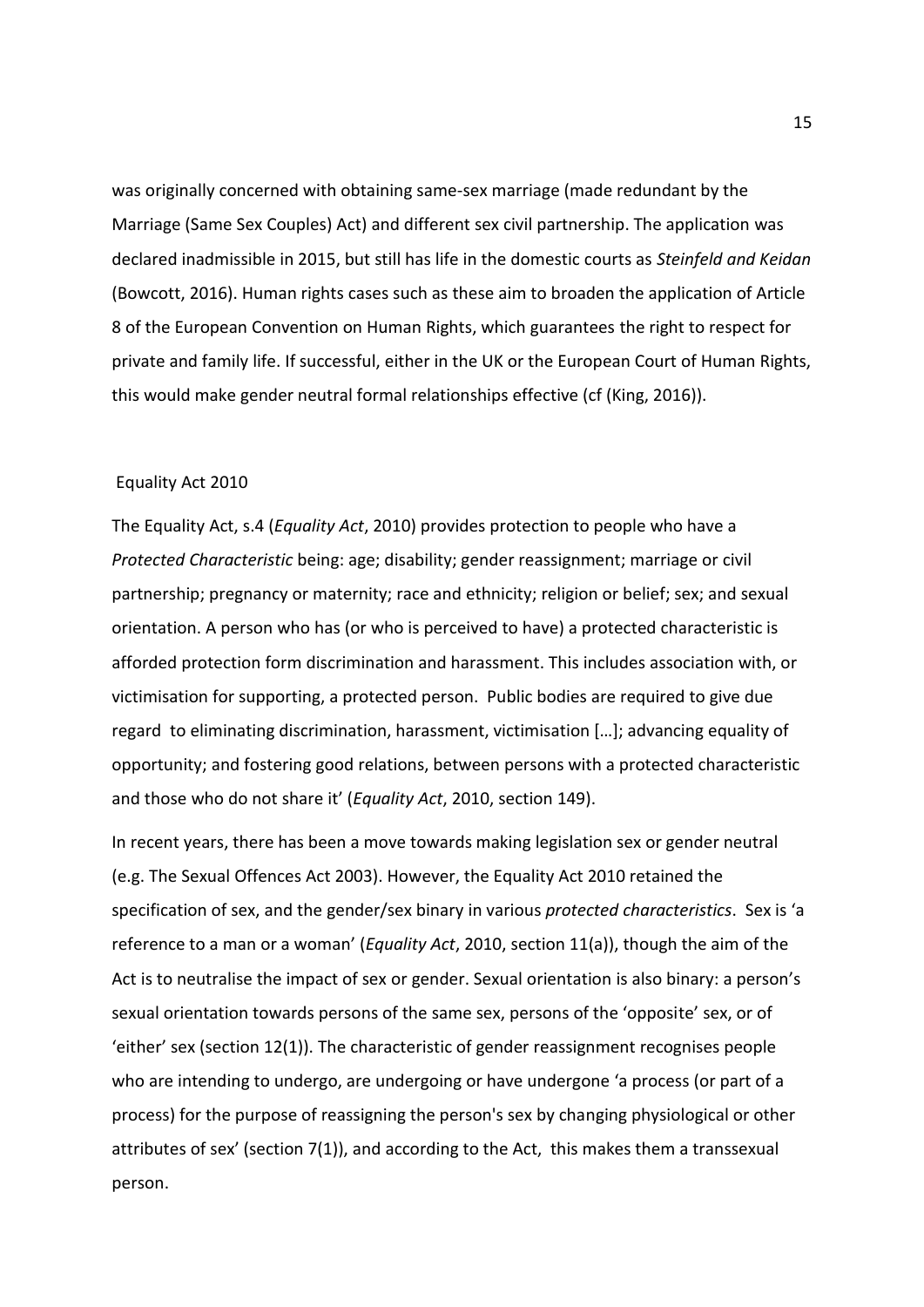There is no doubt that the Act was poorly conceived as regards gender identity concerns. The government used the language originally used by the Advocate General of the European Court of Justice, in the 1997 case of *P v S & Cornwall County Council<sup>11</sup>*. In 2010, a consortium of trans support groups argued for the replacement of the narrow characteristic 'gender reassignment' with 'gender identity' in the proposed Equality Act, so providing protection to people with various gender identities which are different. This would include

transsexual, transgender, or [other] gender variant identities, […] would also protect children or adolescents without requiring them to choose to have gender reassignment […] when their identities are still flexible and forming, be in line with the international human rights, equality and diversity statements, recommendations etc. of the UN, the Yogyakarta Principles, the Council of Europe, the EU, and others. [Press For Change, 2009, p.2)

Their recommendation, which includes non-binary people in the reference to 'gender variant identities' was turned down, but just seven years later, the recommendations of the recent Inquiry of the House of Commons Women and Equalities Committee, mirrored those words:

the use of the terms "gender reassignment" and "transsexual" in the Act is outdated and misleading; and may not cover wider members of the trans community. The protected characteristic in respect of trans people under the Equality Act should be amended to that of "gender identity" […] bringing the language in the Act up to date, making it compliant with Council of Europe Resolution 2048; and make it significantly clearer that protection is afforded to anyone who might experience discrimination because of their gender identity (Women and Equality Committee, 2016, paras 107-108).

'Gender identities' need to be construed as including non-gendered identities to afford protection to people such as Christie Elan-Cane.

1

<sup>11</sup> P v. S and Cornwall County Council, Case C-13/94, [1996] IRLR 347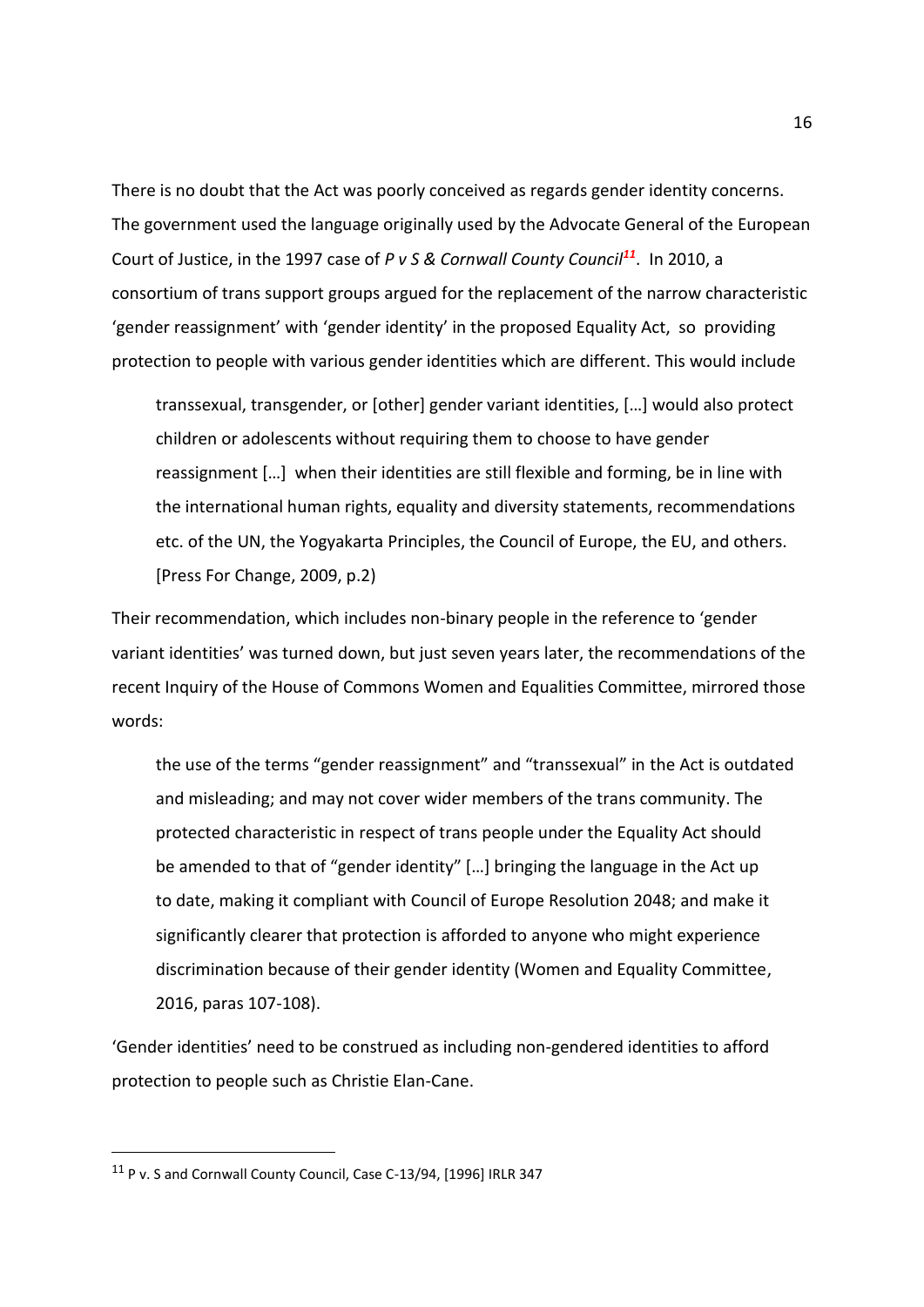The explanatory notes to the Equality Act 2010 make it quite clear that 'gender reassignment' is to be considered a social process and not a medical process. As such, the Act protects anyone who is intending to, is undergoing, or has undergone gender reassignment even if they have not had or do not intend to have any medical gender reassignment treatments (Government Equalities Office, 2010, s.7, paras 41-43). However, what matters is that a person, at the very least, intends to permanently live in their preferred gender role. It also clear, that the Act is intended to exclude those who 'crossdress' for reasons other than moving to live permanently in a gender role different to that assigned at birth.

Similarly, In relation to the protected characteristic of sex—

a reference to a person who has a particular protected characteristic is a reference to a man or to a woman (*Equality Act*, 2010, section 11).

A type of secondary protection from discrimination might be available to a person who has a non-binary gender identity in instances where:

A person (A) discriminates against another (B) if, because of a protected characteristic, A treats B less favourably than A treats or would treat others (*Equality Act*, 2010, section 13(1)).

This section does not *require* that (B) actually has the protected characteristic. So, if a person is wrongly perceived to be intending to undergo gender reassignment, or to be gay or lesbian or bisexual, and treated less favourably because of that, this would constitute unlawful discrimination on the grounds of gender reassignment or sexual orientation under the Act 2010.

Similarly, harassment occurs where a person engages in unwanted conduct 'related to a relevant protected characteristic' (*Equality Act*, 2010, section 26). The Code of Practice makes it clear that harassment is possible where there is any connection with a protected characteristic, whether or not the person themselves has that characteristic. If a person with a non-binary gender identity is harassed because they are wrongly assumed to have a protected characteristic such as gender reassignment or being gay or lesbian or bisexual,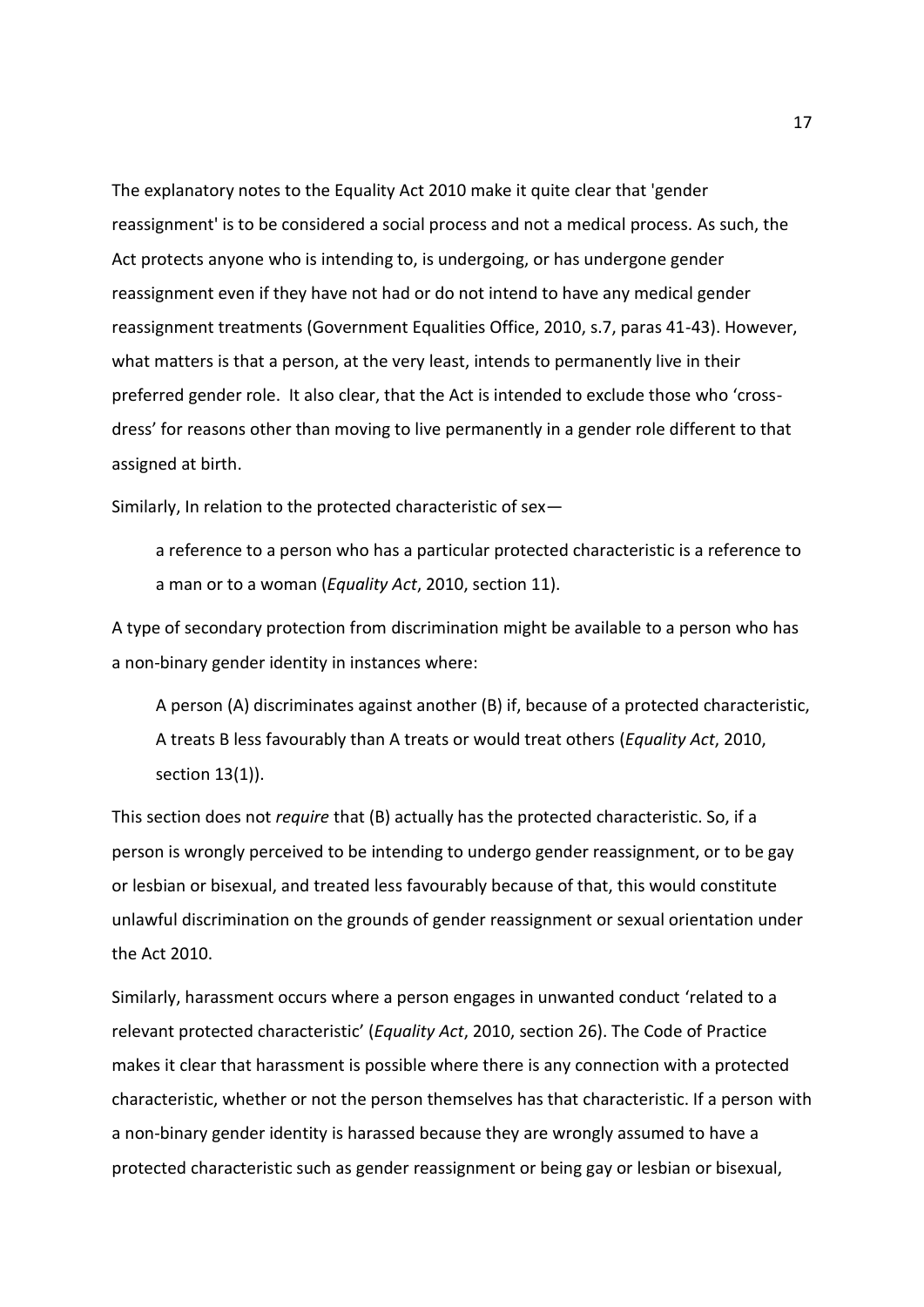they can obtain protection under the Act (see Great Britain and Equality and Human Rights Commission, 2011, paragraphs 7.10 and 7.11 for further discussion).

Aileen McColgan of Matrix Chambers suggests, when discussing cross dressing, that there may be cases in which discrimination because of a person's wearing 'inappropriate clothing' for their recorded birth sex could constitute sex discrimination. However, "the domestic courts have remained very reluctant to interfere with employers' rights to impose 'gender appropriate' clothing and appearance rules" (McColgan, 2014, paragraph 4).

#### **3.5. Gender Recognition**

In addition to this gender binary focus, UK law has an emphasis on official recognition or approval before a change in gender becomes recognised in law. The Gender Recognition Act requires evidence of a person having been diagnosed with Gender Dysphoria. (*Gender Recognition Act*, 2004, section 1). The diagnosis of gender identity disorder has now been superseded by a diagnosis of gender dysphoria, which is far wider in its conception

A marked incongruence between one's experienced/expressed gender and assigned gender (APA, para 302.85)

The likely forthcoming version of the ICD-11 also looks set to 'declassify' Gender Dysphoria, rename it Gender Incongruence, and position Gender Incongruence in a non-mental health chapter (currently a chapter entitled 'conditions related to sexual health') (World Health Organization, 2016).

Ireland, on the other hand, has followed the example of Argentina and Denmark, and the intended direction of other European countries (O'Toole, 2015) in allowing citizens to apply for a Gender Recognition based on self-declaration (*Gender Recognition Act*, 2015; Transgender Equality Network Ireland, n.d.). Although the Irish Gender Recognition Act does not have a provision for self-definition as having a third gender or no gender, self-definition is likely to lead to these options having to be considered. If the defining characteristic of gender is self-perception, then there is no logical reason for self-perception to be restricted to the male/female binary. In contrast, however, a system in which authority rests outside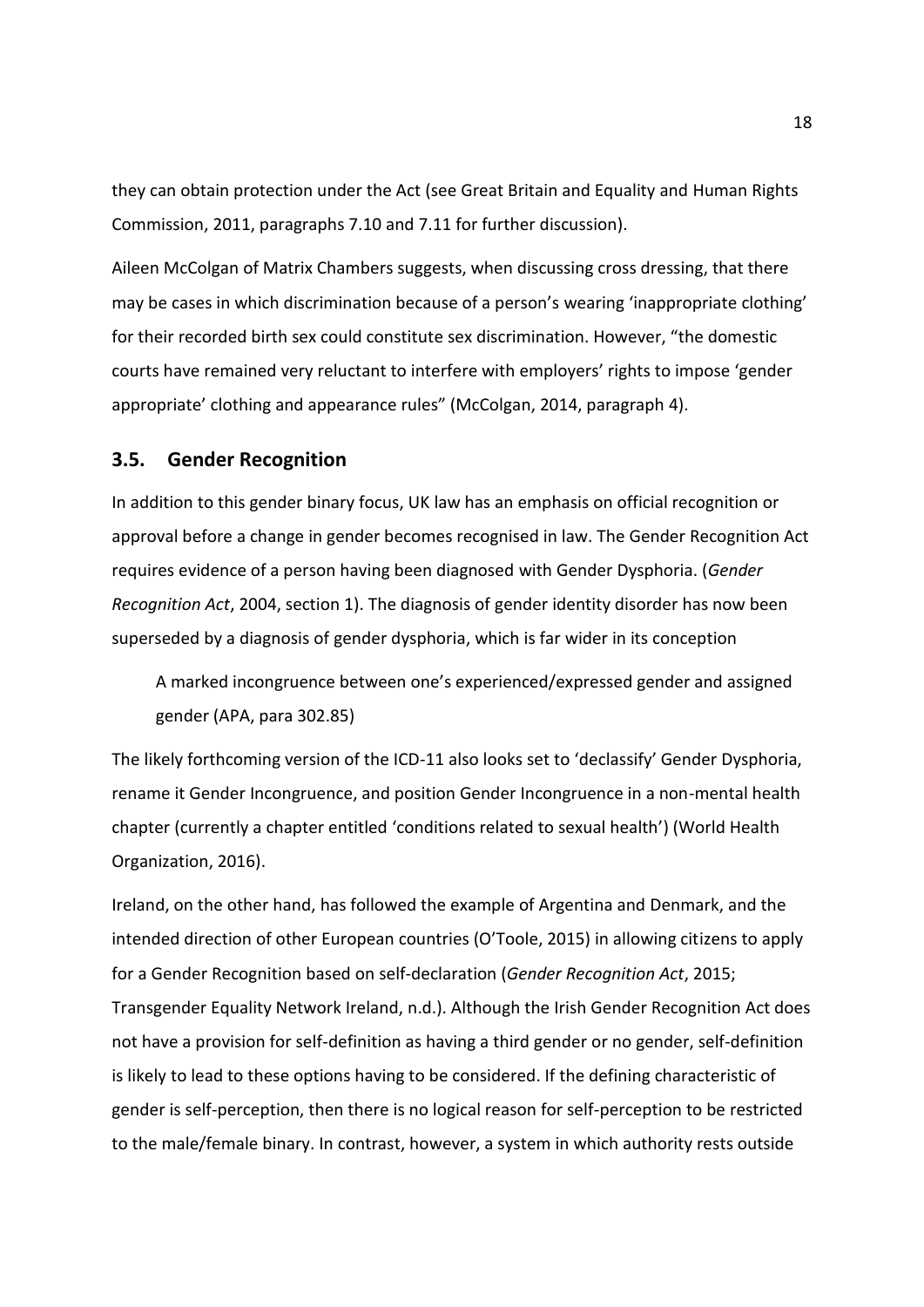the hands of the persons requiring recognition of their gender seems more likely to be conservative when faced with new gender possibilities.

## **3.6. Gender Identity Protection in Scottish Law**

UK law is binary-focussed when it addresses questions of gender identity. There is one exception; the Offences (Aggravation by Prejudice) (Scotland) Act 2009, which provides a statutory aggravation for offences where the accused has evinced malice or ill will relating to sexual orientation or transgender identity. Transgender identity is defined as:

(a) transvestism, transsexualism, intersexuality, or having, by virtue of the Gender Recognition Act 2004 (c.7), changed gender, or;

(b) any other gender identity that is not standard male or female gender identity. (*Offences (Aggravation by Prejudice) (Scotland) Act*, 2009 section 2(8)(a) and (b)).

#### **3.7. The Yogyakarta Principles**

*The Yogyakarta Principles* (International Commission of Jurists and International Service for Human Rights, 2007), whilst not having been adopted as law by any national, federal or supra-national body; and having no binding effect in international human rights law; has however been acknowledged as influential. Unsurprisingly, given the pedigree of the human rights experts who authorised the principles, the definition of gender identity in the *Principles* is exemplary. Gender Identity is:

to refer to each person's deeply felt internal and individual experience of gender, which may or may not correspond with the sex assigned at birth, including the personal sense of the body (which may involve, if freely chosen, modification of bodily appearance or function by medical, surgical or other means) and other expressions of gender, including dress, speech and mannerisms (International Commission of Jurists and International Service for Human Rights, 2007, Preamble).

Given the non-binding status of the *Principles,* it might be thought that they are richer in potential than effectiveness, and reservations have been expressed by Dreyfus (2012) and Waites (2009). However, O'Flaherty and Fisher (2008) argue that the *Principles,* read in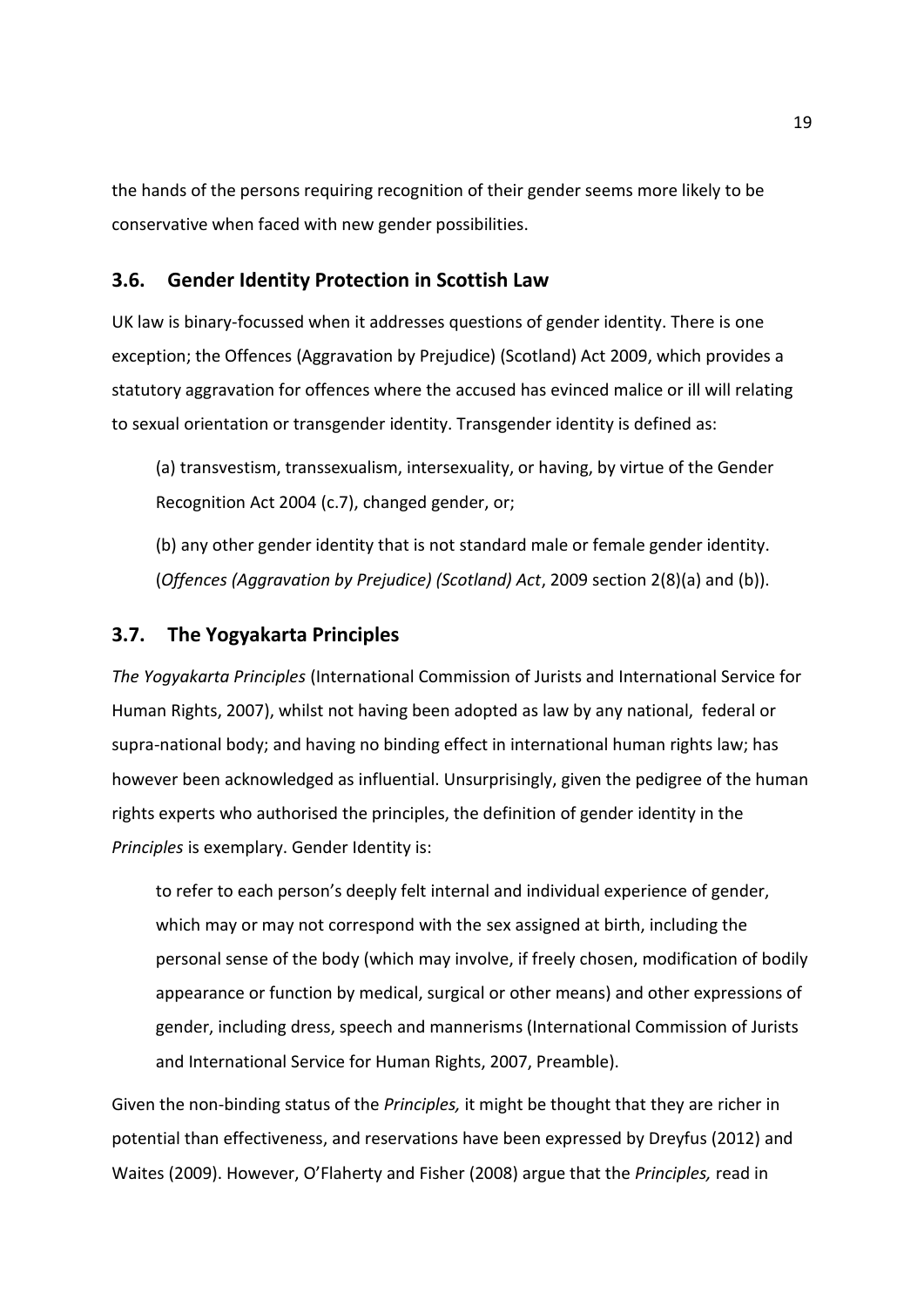conjunction with General Comments of the United Nations human rights treaties bodies on States' obligations to undertake effective programmes of education and public awareness about human rights, and general duty to enable people to benefit from their entitlements, ought to have significant impact.

Following the Yogyakarta Principles, it is generally considered clear that international human rights law now contains the general principle that that all persons, regardless of sexual orientation or gender identity, are entitled to the full enjoyment of all human rights. Following the *Recommendation CM/Rec(2010)5 of the European Council Committee of Ministers on measures to combat discrimination on grounds of sexual orientation or gender identity,* in 2011, *t*he European Union amended the Qualification Directive 2004/83/EC**<sup>12</sup>** to include explicit reference to gender identity; Article 10(1)(d) of the Directive now reads:

Gender related aspects, including gender identity, shall be given due consideration for the purposes of determining membership of a particular social group or identifying a characteristic of such a group.

#### According to Tsourdi, this means the Directive

also entails an obligation for decision-makers to give consideration to gender-related aspects, including gender identity – reflected by the use of "shall" instead of "might". Even with this strengthened wording, however, and the inclusion of gender identity, it does not unambiguously include intersex individuals, although the Directive does recognise in Article 9(2) that gender-specific acts and child-specific acts fall within the concept of persecution and both of these references can be relevant in cases of persecution of intersex people (2013).

## **3.8. Future directions**

<u>.</u>

The recently published Report on Transgender Equality by the Women and Equalities Committee (2016) makes a number of positive observations and significant

<sup>&</sup>lt;sup>12</sup> The Qualification Directive 2004/83/EC of 29 April 2004 sets up the Common European Asylum System (CEAS)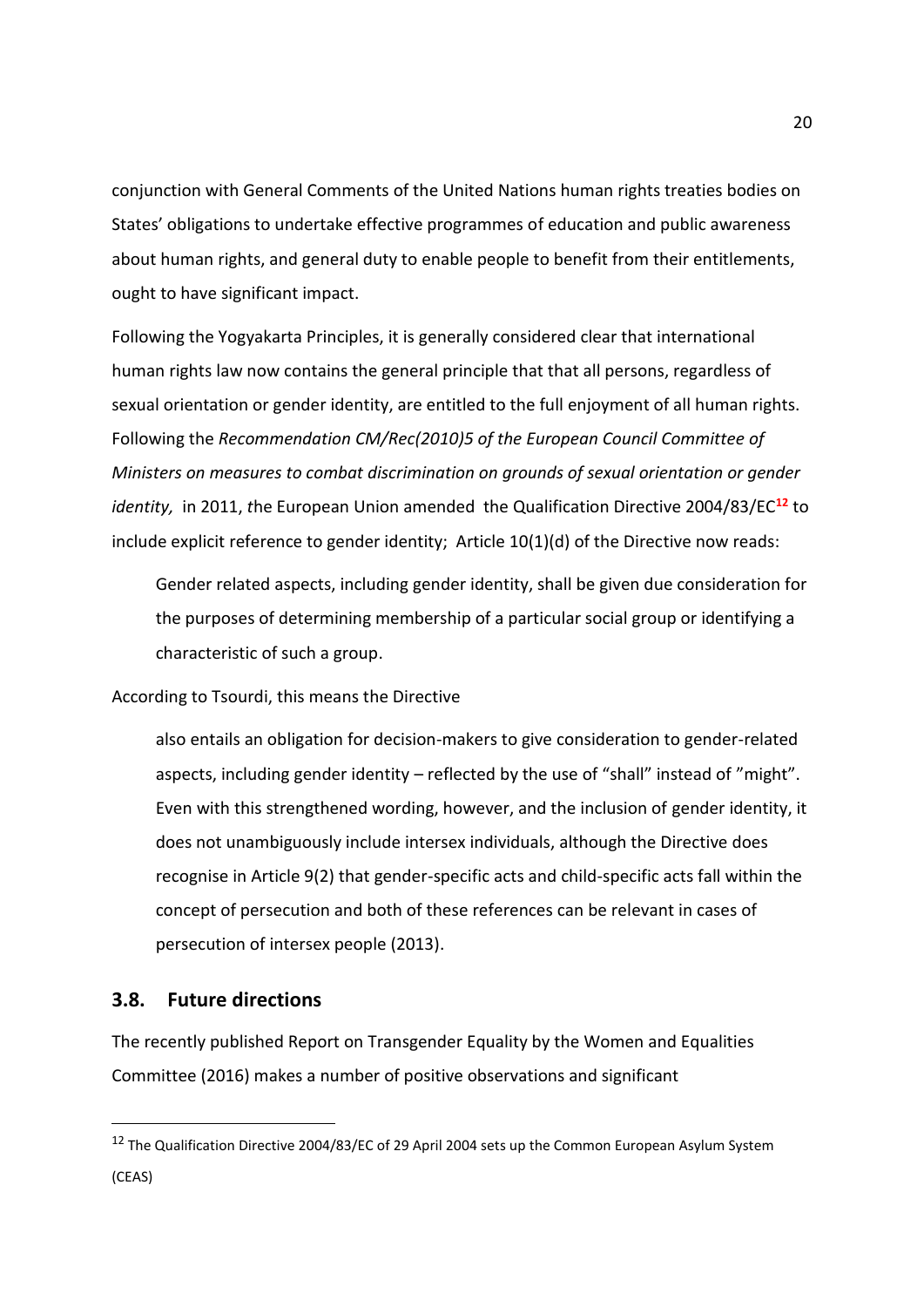recommendations, including the following. These recommendations are striking, both individually and in their totality:

5. The Government must look into the need to create a legal category for those people with a gender identity outside that which is binary and the full implications of this.

7. Within the current Parliament, the Government must bring forward proposals to update the Gender Recognition Act, in line with the principles of gender selfdeclaration that have been developed in other jurisdictions. In place of the present medicalised, quasi-judicial application process, an administrative process must be developed, centred on the wishes of the individual applicant, rather than on intensive analysis by doctors and lawyers.

13. We recommend that provision should be made to allow 16- and 17-yearolds, with appropriate support, to apply for gender recognition, on the basis of self-declaration.

17. The inclusion of "gender reassignment" as a protected characteristic in the Equality Act 2010 was a huge step forward and has clearly improved the position of trans people. However, it is clear to us that the use of the terms "gender reassignment" and "transsexual" in the Act is outdated and misleading; and may not cover wider members of the trans community.

18. The protected characteristic in respect of trans people under the Equality Act should be amended to that of "gender identity". This would improve the law by bringing the language in the Act up to date, making it compliant with Council of Europe Resolution 2048; and make it significantly clearer that protection is afforded to anyone who might experience discrimination because of their gender identity.

56. The UK must follow Australia's lead in introducing an option to record gender as "X" on a passport. If Australia is able to implement such a policy there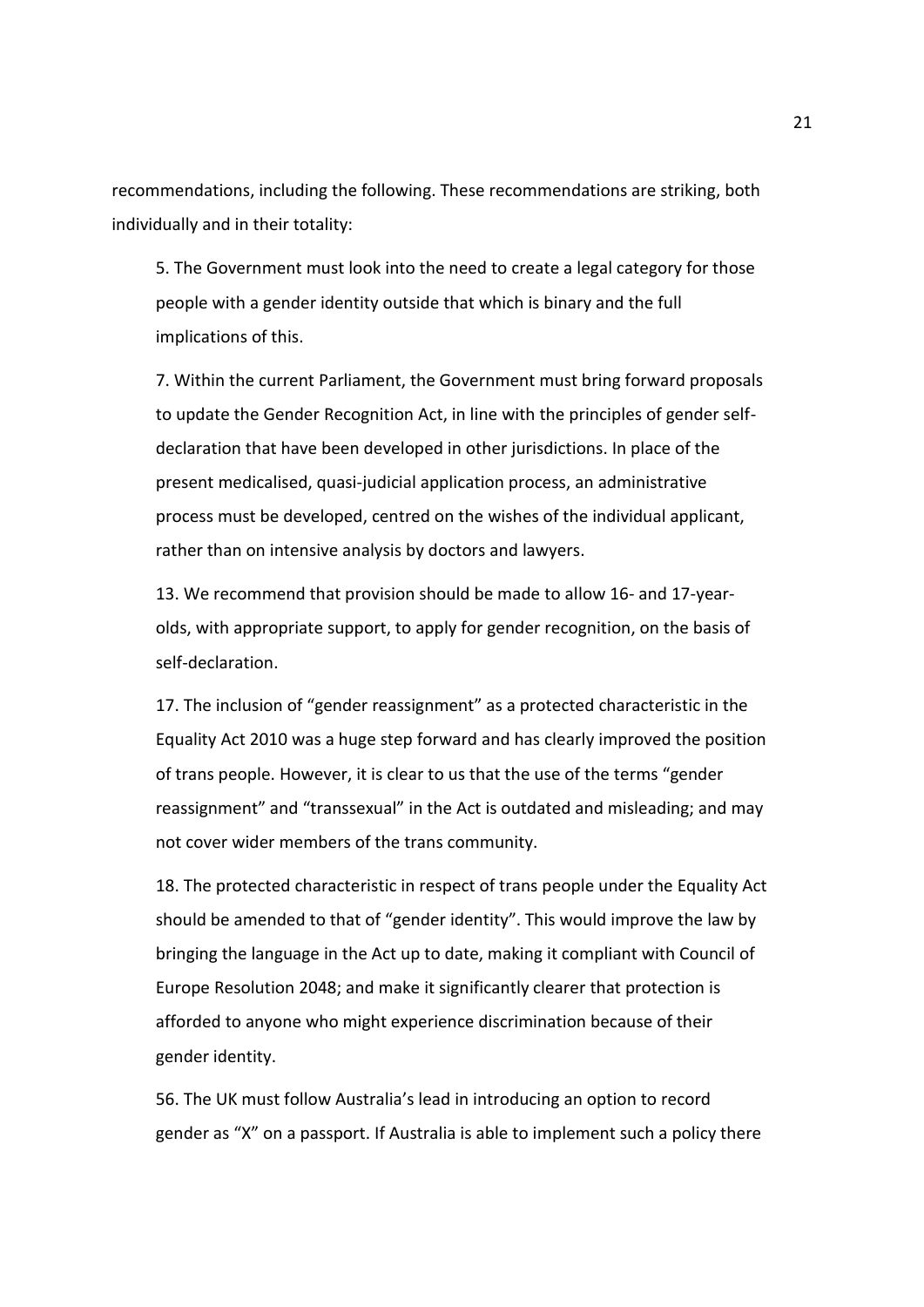is no reason why the UK cannot do the same. In the longer term, consideration should be given to the removal of gender from passports.

57. The Government should be moving towards "non-gendering" official records as a general principle and only recording gender where it is a relevant piece of information. Where information on gender is required for monitoring purposes, it should be recorded separately from individuals' personal records and only subject to the consent of those concerned. (Women and Equalities Committee, 2015, pp. 79–87)

If even a fraction of the recommendations of the Committee are put into effect, these will make a significant improvement to the legal recognition of people with non-binary gender identities.

## **4. Conclusions**

Law engages as much with the lives of people with non-binary gender identities, as it does with others, but being non-binary repeatedly highlights law's patriarchal heteronormative history whilst frequently frustrating law's purpose. Law cannot recognise a world containing a plurality of gender identities, because it was constructed to uphold the point of difference contained in a binary gendered system controlled by men.

However, the law is not static, and advances are being made through the work of theorists and activists. There is currently inadequate recognition of and protection for people with non-binary gender identities, but it is not without hope that change will appear soon. Those drafting the Equality Act 2010 (albeit within restricted concepts formed in mid-1990s employment law) intended the law to be far reaching in its protection of people who were gender diverse. As it stands however, people with non-binary gender identities are not bringing discrimination and/or equality cases to court – quite reasonably when legal aid is not available to most, and legal support which will be needed to bring a successful challenge is expensive and beyond the reach of people who have struggled to get and keep the job they have. The alternative is probably not to seek legislative change head on, but rather to seek regulatory change of minor parts of the Act. Simply changing gender reassignment to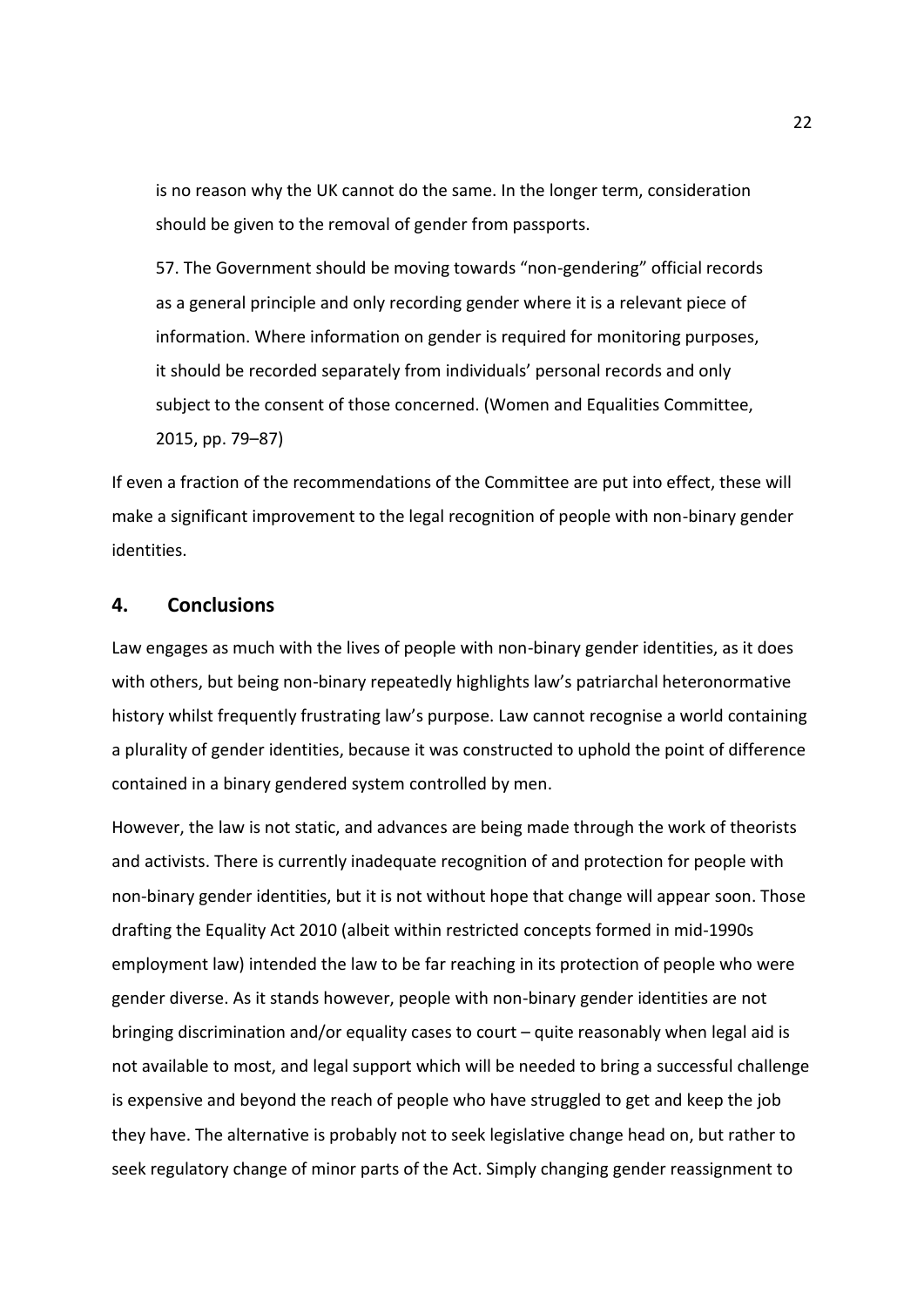gender identity in the Act will resolve the major part of the problem, and provide clear and extensive protection.

Legislation is best when it works by stealth - not through the courts. And just as minor changes to the Equality Act 2010 would bring huge advances, minor changes to the Gender Recognition Act 2004 would bring great change. By looking to the experience of other nations clearly the systems of self-identification favoured in other jurisdictions are working – and that the sky has not fallen down.

Understanding that gender is like race – nothing more than a system developed to give power to some, and to keep other powerless, would be a start. But that is not in itself enough. We also have to acknowledge that for most, having some sort of gender identity, or not having a gender identity at all, is a keenly felt essential part of their autonomous, independent self. To acknowledge that universality in law without being prescriptive would enhance the well-being of many - without damaging anyone else's sense of self. Comprehending the plurality of gender identities is not an especially novel idea, indeed the jurists, lawyers and activists behind the Yogyakarta Principles got to grips with it ten years ago (2007). This flourishing of a more inclusive conception of gender has borne fruit in the recognition of this plurality in the recent report of the Parliamentary Women and Equalities Committee whose recommendations, if given effect, should significantly impact the lives of people with non-binary gender identities for the better.

### **4.1. References**

-- -- (2007) The Yogyakarta Principles on the Application of International Human Rights Law in Relation to Sexual Orientation and Gender Identity, Available at: http://www.yogyakartaprinciples.org/principles\_en.pdf (Accessed: 5 February 2016). APA (2013) *Diagnostic and statistical manual of mental disorders: DSM-5*. 5th edn.

Washington, DC: American Psychiatric Association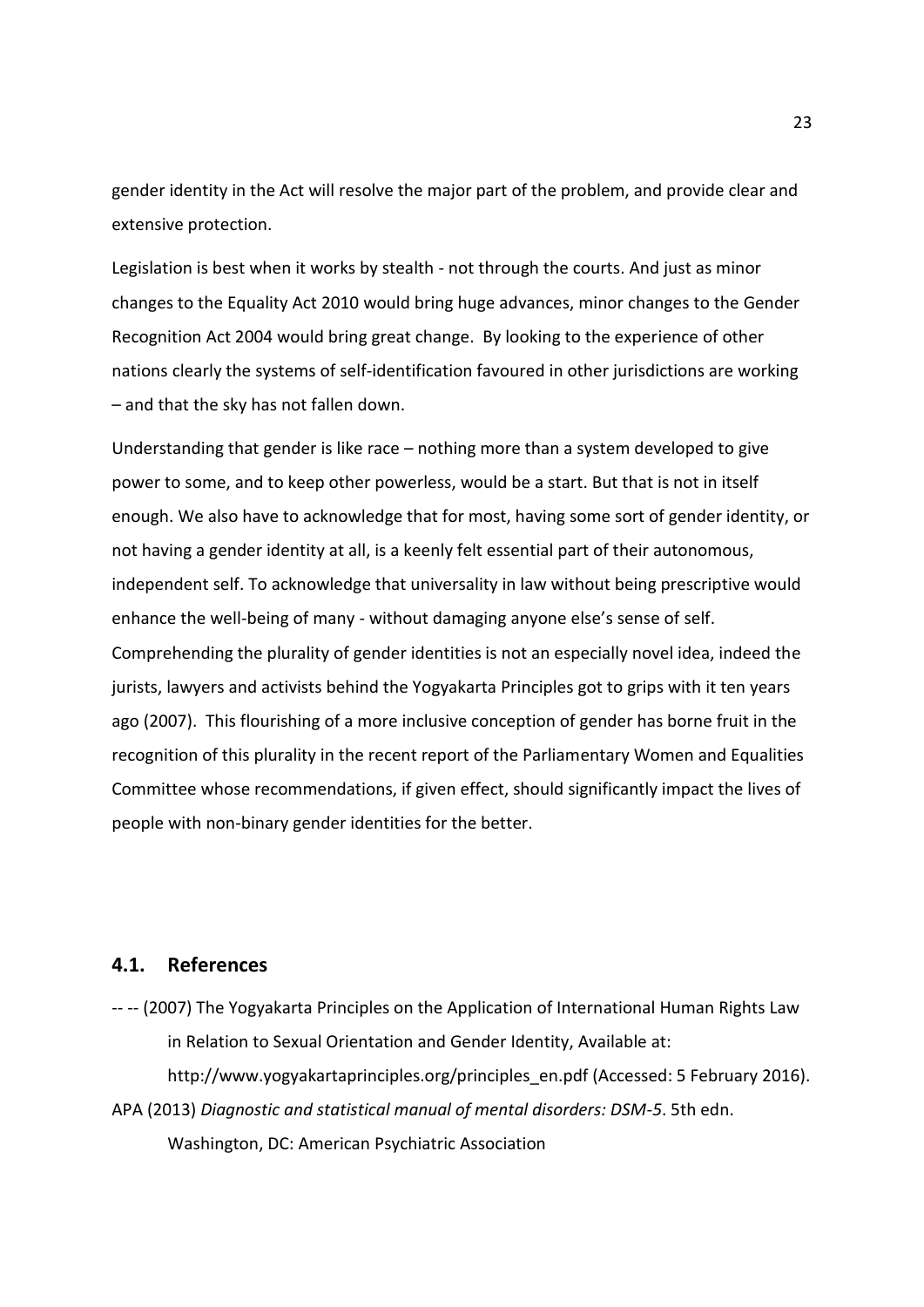Archived Petition: Gender neutral public toilets [WWW Document], 2010. . Petitions - UK Government and Parliament. URL

https://petition.parliament.uk/archived/petitions/75908 (accessed 1.29.16).

- Beyondthebinary, 2016. Cis Man Treated for Shock after Being Asked to Use Gender Neutral Pronouns. Beyond The Binary.
- Bishop, J.-A., n.d. The Toilet Issue Which Toilet should Trans\* People Use? [WWW Document]. URL http://www.antheamakepeace.co.uk/toiletissue.pdf (accessed 1.29.16).
- Bornstein, K. (1994) Gender outlaw: On men, women and the rest of us. 1st edn. New York: Taylor & Francis.

Bowcott, O., 2016. Heterosexual couple lose high court civil partnership case. The Guardian.

British Chambers of Commerce, Government Equalities Office, 2010. Equality Act 2010: What do I need to know? A summary guide for businesses who sell goods and services [WWW Document]. URL

https://www.gov.uk/government/uploads/system/uploads/attachment\_data/file/85 009/business-summary.pdf (accessed 1.29.16).

Browne, K., 2004. Genderism and the Bathroom Problem: (re)materialising sexed sites, (re)creating sexed bodies. Gender, Place & Culture 11, 331–346.

doi:10.1080/0966369042000258668

Cassian, 2011. legal. Genderqueer in the UK.

- Cavanagh, S.L., 2010. Queering Bathrooms: Gender, Sexuality and the Hygienic Imagination. University of Toronto Press, Toronto.
- Citizens Advice Bureau, 2016. Statutory declaration of change of name for adults Citizens Advice [WWW Document]. URL

https://www.citizensadvice.org.uk/relationships/birth-certificates-and-changingyour-name/changing-your-name/Statutory-declaration-of-change-of-name-foradults/ (accessed 1.29.16).

Civil Partnership Act, 2004.

Coleman, E., Bockting, W., Botzer, M., Cohen-Kettenis, P., Decuypere, P., Feldman, G., Fraser, J., Knudson, J., Meyer, G., Monstrey, W. J., Adler, S., Brown, R. K., Garofalo,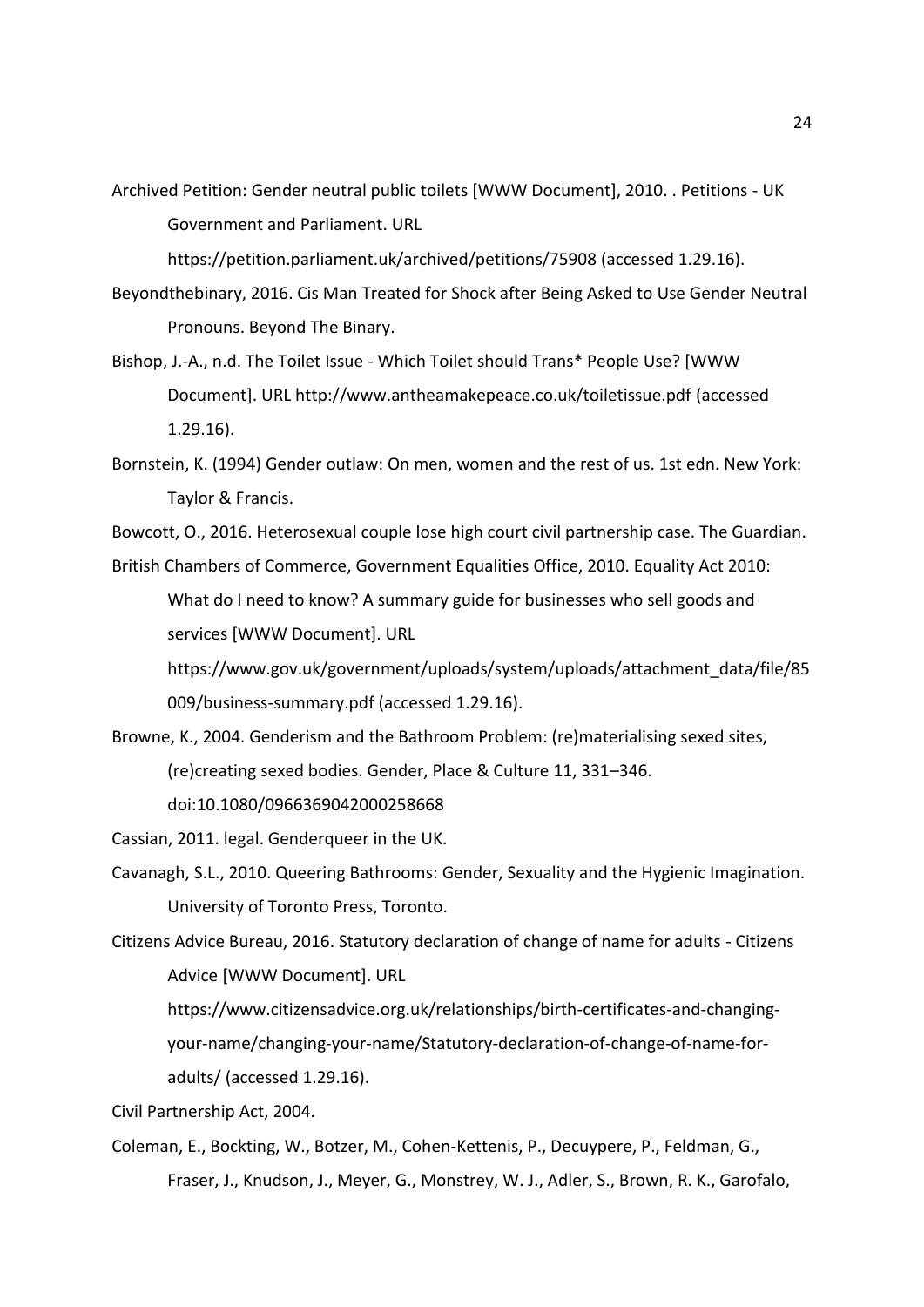E., Lev, D. H., Mayer, A. I., Hall, H., Rachlin, F., Robinson, K., Schechter, B., Tangpricha, L. S., Van Trotsenburg, V., Vitale, M., Zucker, K., Winter, S., Whittle, S. and Wylie, K. (2012) 'Standards of care for the health of Transsexual, Transgender, and Gender-Nonconforming people, version 7. *International Journal of Transgenderism*, 13(4), pp. 165–232. doi: 10.1080/15532739.2011.700873.

- Communities and Local Government Committee, 2008. The Provision of Public Toilets (House of Commons No. HC 636), Twelfth Report of Session 2007-08. The Stationary Office Limited, London.
- Department for Communities and Local Government, 2008. Improving Public Access to Better Quality Toilets: A Strategic Guide.
- Department of Internal Affairs, n.d., General information regarding Declarations of Family Court as to sex to be shown on birth certificates, New Zealand: Dept. of Internal Affairs. Available at:

https://www.dia.govt.nz/diawebsite.nsf/Files/GeninfoDeclarationsofFamilyCourt/\$fil e/GeninfoDeclarationsofFamilyCourt.pdf ( Accessed 2 February 2016).

- Department of Internal Affairs, n.d. b, Citizenship Office Policy for Transgender and Intersex Applicants, New Zealand: Dept. of Internal Affairs. Available at https://www.dia.govt.nz/diawebsite.nsf/Files/Citpol15Transgenderandintersexcitap p/\$file/Citpol15Transgenderandintersexcitapp.pdf (Accessed 2 February 2016)
- Dreyfus, T., 2012. The "Half-Invention" of Gender Identity in International Human Rights Law: from Cedaw to the Yogyakarta Principles. Australian Feminist Law Journal 37, 33–50. doi:10.1080/13200968.2012.10854475

Equal Love Campaign, n.d. Equal Love.

Equality Act 2010

- Equality and Human Rights Commission (2011) Employment: Statutory Code of Practice; London: EHRC
- Elan-Cane, C. (2011) 'Non-Gendered: Fighting for legal and social recognition outside the gendered societal structure', *Christie Elan-Cane Live Journal Profile*, Available at: http://elancane.livejournal.com/2011/02/02/ (Accessed: 2 February 2016).

Ferguson and Others v United Kingdom, 2011.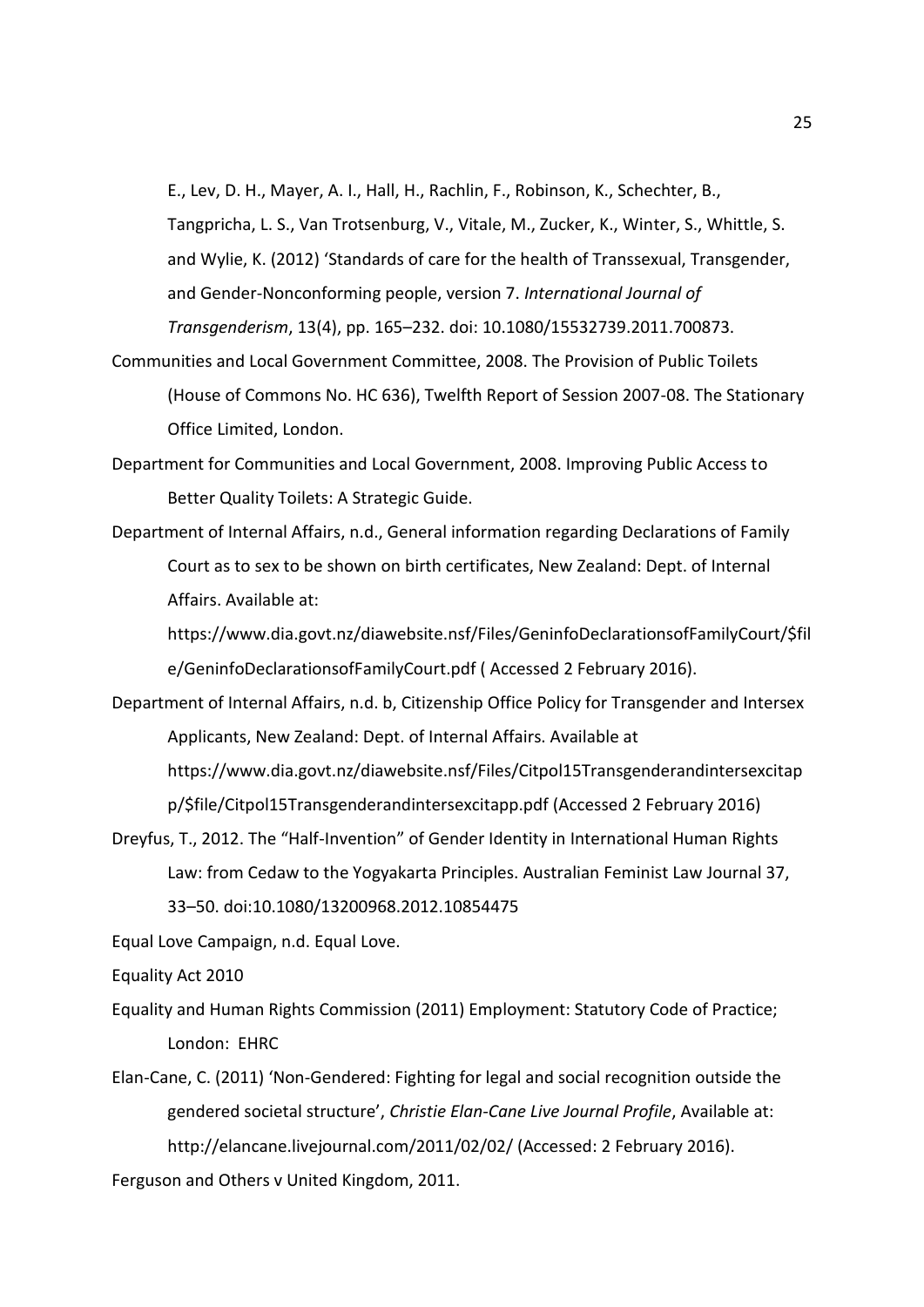Fraser, L. (2015) 'Gender Dysphoria: Definition and Evolution Through the Years', in

Trombetta, C., Liguori, G., and Bertolotto, M. (eds.)*Management of Gender Dysphoria: A Multidisciplinary Approach*. Milan: Springer-Verlag Italia, pp. 19–32. Genderqueer in the UK, 2011. Misc, or Mx: A Gender-neutral Title. Genderqueer in the UK.

Gender Recognition Act, 2015.

Gender Recognition Act, 2004.

- Government Equalities Office (2010) *Equality Act 2010 Explanatory Notes*. Available at: http://www.legislation.gov.uk/ukpga/2010/15/notes (Accessed: 5 February 2016).
- GOV.UK, 2016. Change your name by deed poll [WWW Document]. GOV.UK. URL https://www.gov.uk/change-name-deed-poll/make-an-adult-deed-poll (accessed 1.29.16).
- Great Britain, Equality and Human Rights Commission, 2011. Employment: statutory code of practice. TSO, [London].

Hines, M., 2004. Brain Gender. Oxford University Press, Oxford.

HM Passport Office, 2012. Names and changes of name [WWW Document]. Publications - GOV.UK. URL https://www.gov.uk/government/publications/names-and-changes-ofname (accessed 1.28.16).

Hyde v Hyde and Woodmansee, 1866.

- International Commission of Jurists, International Service for Human Rights, 2007. The Yogyakarta Principles: Principles on the Application of International Human Rights Law in relation to Sexual Orientation and Gender Identity.
- Jeffreys, S. (2015) Written evidence to the House of Commons Women and Equalities Committee Inquiry into Transgender Equality. URL

http://data.parliament.uk/writtenevidence/committeeevidence.svc/evidencedocum ent/women-and-equalities-committee/transgender-equality/written/19512.html (acc. 01.12.16)

Judith, H., 1998. Female Masculinity. Duke University Press, Durham, North Carolina.

King, K., 2016. I went to watch the civil partnerships case at the High Court and even the judge didn't understand it [WWW Document]. Legal Cheek. URL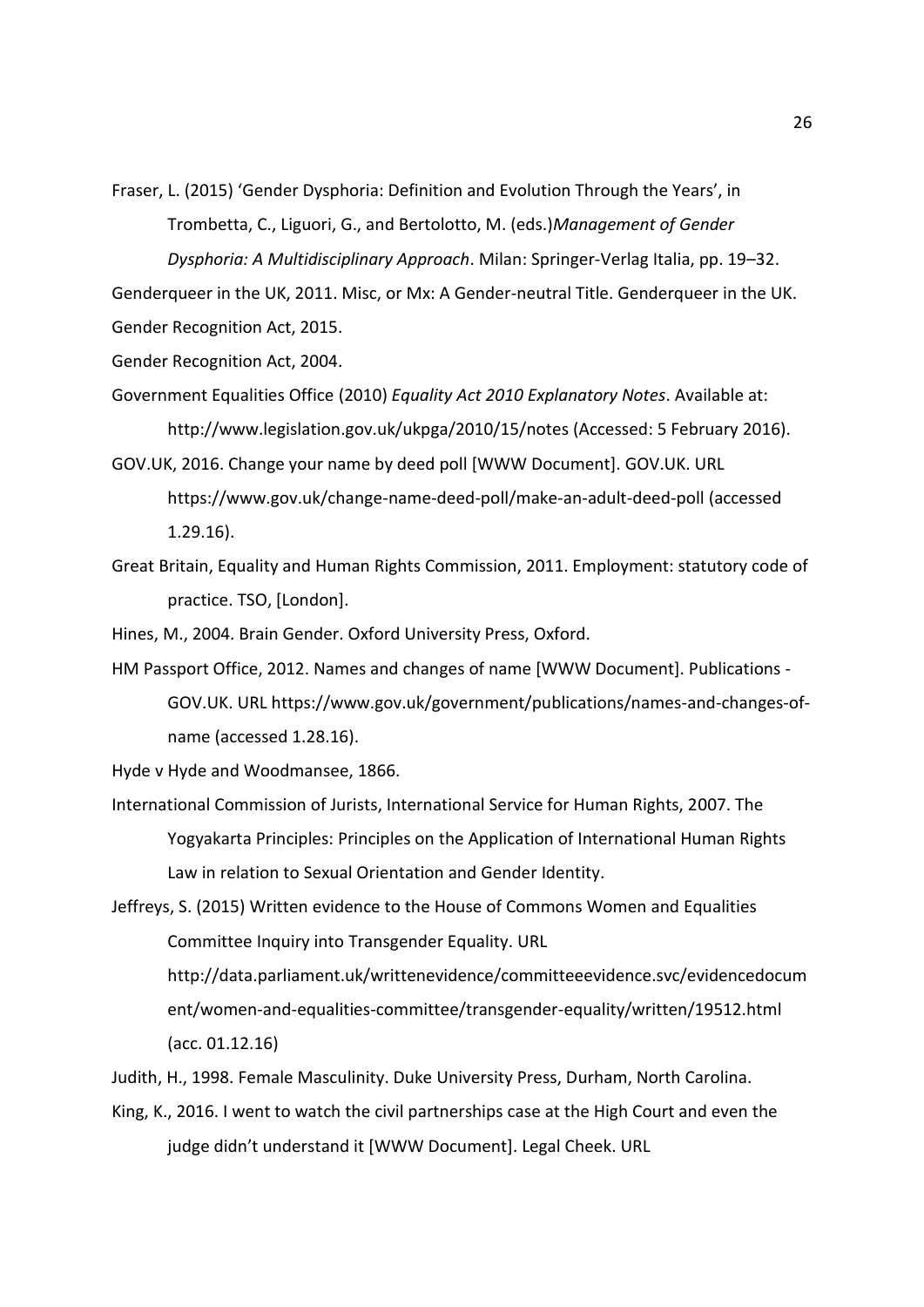http://www.legalcheek.com/2016/01/i-went-to-watch-the-civil-partnerships-caseat-the-high-court-and-even-the-judge-didnt-understand-it/ (accessed 1.29.16).

Knight, K., 2015. Nepal's Third Gender Passport Blazes Trails [WWW Document]. Human Rights Watch. URL https://www.hrw.org/news/2015/10/26/nepals-third-genderpassport-blazes-trails (accessed 1.29.16).

Kopas, M., 2012a. The Illogic of Separation: Examining Arguments About Gender-Neutral Public Bathrooms (MA Sociology). Washington, Washington.

Kopas, M., 2012b. Research On/For Whom? Lessons Learned From Studying Public Bathrooms [WWW Document]. URL http://mkopas.net/files/Kopas\_AGREAA-Trans-Studies 2012 text.pdf (accessed 1.29.16).

Lamb, N., 2016. Early day motion 11 - LEGAL RECOGNITION FOR PEOPLE WHO DO NOT ASSOCIATE WITH A PARTICULAR GENDER [WWW Document]. UK Parliam. URL https://www.parliament.uk/edm/2016-17/11 (accessed 8.25.16).

Maqbool, A., 2011. Pakistan allows transsexuals to have own gender category [WWW Document]. BBC News. URL http://www.bbc.co.uk/news/world-south-asia-13192077 (accessed 1.29.16).

Marriage (Same Sex Couples) Act, 2013.

McColgan, A., 2014. Transgender discrimination.

Nonbinary.org, 2016. Genderqueer [WWW Document]. Nonbinary.org. URL http://nonbinary.org/wiki/Genderqueer (accessed 1.28.16).

Nonbinary.org, 2016. Pronouns [WWW Document]. URL

http://nonbinary.org/wiki/Pronouns#Per (accessed 1.31.16).

Offences (Aggravation by Prejudice) (Scotland) Act, 2009.

O'Flaherty, M., Fisher, J., 2008. Sexual Orientation, Gender Identity and International Human Rights Law: Contextualising the Yogyakarta Principles. Human Rights Law Review 8, 207–248. doi:10.1093/hrlr/ngn009

O'Toole, M., 2015. 6 reasons why the UK's gender laws are failing transgender people [WWW Document]. PinkNews. URL http://www.pinknews.co.uk/2015/10/15/6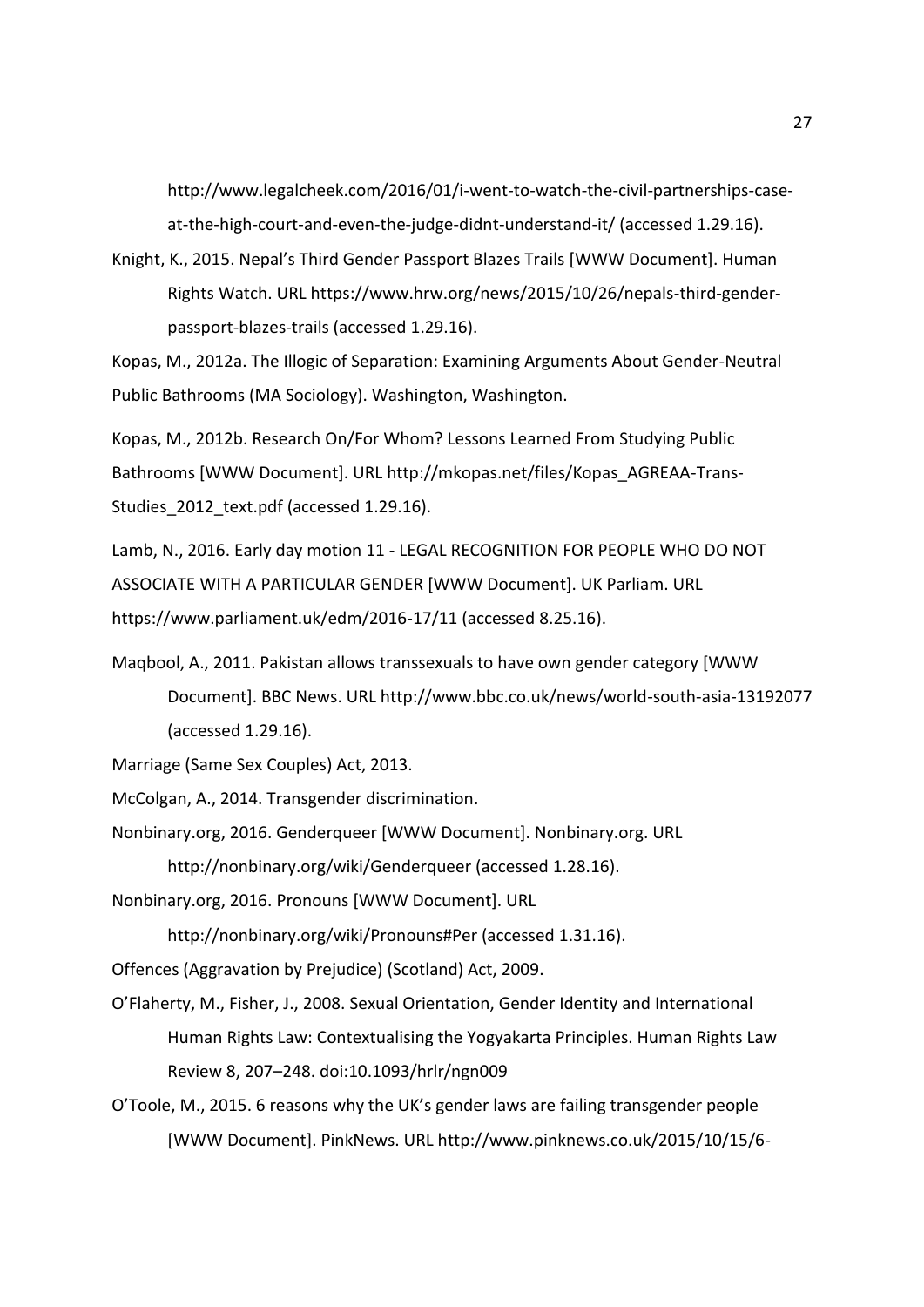reasons-why-the-uks-gender-laws-are-failing-transgender-people/ (accessed 1.28.16).

- Ozimek, J.F., 2010. Beyond the Circle: Sexuality and Discrimination in Heteronormative Britain. Consenting Adult Action Network.
- Petition: Require government bodies to allow use of gender-neutral honorifics e.g. "Mx" [WWW Document], 2016. . Petitions - UK Government and Parliament. URL https://petition.parliament.uk/petitions/119655 (accessed 1.29.16).
- Press For Change, 2009, The Equality Bill 2009: PFC's Proposed Amendments: A Short Guide; London: Press For Change
- Raymond, J.G., 1979, The Transsexual Empire: The Making of the She-Male, Boston: Beacon Press
- Roughgarden, J., 2004. Evolution's Rainbow: diversity, gender and sexuality in nature and people. University of California Press, Berkeley.
- Self, W. and Gamble, D. 2000. *Perfidious man*. London: Viking.
- Stone, S. (1992) 'The Empire Strikes Back: A Posttranssexual Manifesto', *Camera Obscura: Feminism, Culture, and Media Studies*, 10(2 29), pp. 150–176.
- Stryker, S. 1994. 'My Words to Victor Frankenstein above the Village of Chamounix: Performing Transgender Rage', GLQ: A Journal of Lesbian and Gay Studies, 1(3), pp. 237–254
- Stryker, S. and Whittle, S. (eds.) 2006. The Transgender Studies Reader. New York, NY [etc.]: Taylor & Francis.
- Team, N.R. of S.W., 2013. National Records of Scotland [WWW Document]. National Records of Scotland. URL http://www.nrscotland.gov.uk/registration/recordingchange-of-forename-and-surname-in-scotland (accessed 1.29.16).
- Transgender Equality Network Ireland, n.d. Legal Gender Recognition in Ireland : Gender Recognition : TENI [WWW Document]. URL

http://www.teni.ie/page.aspx?contentid=586 (accessed 1.29.16).

Transgender Europe, 2014, Denmark: X in Passports and New Trans Law Works, TGEU [WWW Document]. URL http://tgeu.org/denmark-x-in-passports-and-new-trans-lawwork/ (Accessed 02 February 2016).